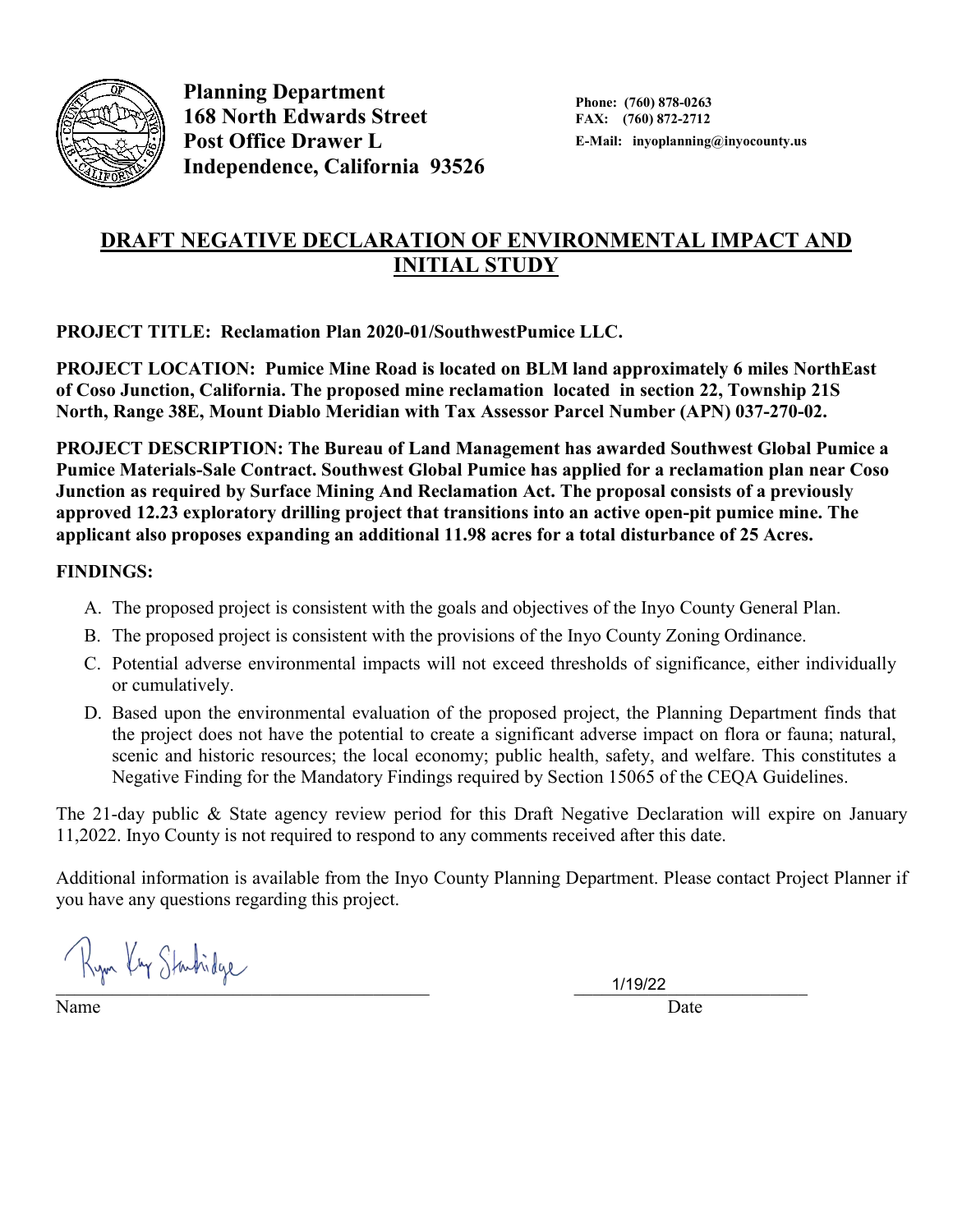## **INYO COUNTY PLANNING DEPARTMENT**

# **CEQA APPENDIX G: INITIAL STUDY & ENVIRONMENTAL CHECKLIST FORM**

## EVALUATION OF ENVIRONMENTAL IMPACTS:

1) A brief explanation is required for all answers except "No Impact" answers that are adequately supported by the information sources a lead agency cites in the parentheses following each question. A "No Impact" answer is adequately supported if the referenced information sources show that the impact simply does not apply to projects like the one involved (e.g., the project falls outside a fault rupture zone). A "No Impact" answer should be explained where it is based on project-specific factors as well as general standards (e.g., the project will not expose sensitive receptors to pollutants, based on a project-specific screening analysis).

2) All answers must take account of the whole action involved, including off-site as well as on-site, cumulative as well as project-level, indirect as well as direct, and construction as well as operational impacts.

3) Once the lead agency has determined that a particular physical impact may occur, then the checklist answers must indicate whether the impact is potentially significant, less than significant with mitigation, or less than significant. "Potentially Significant Impact" is appropriate if there is substantial evidence that an effect may be significant. If there are one or more "Potentially Significant Impact" entries when the determination is made, an EIR is required.

4) "Negative Declaration: Less Than Significant With Mitigation Incorporated" applies where the incorporation of mitigation measures has reduced an effect from "Potentially Significant Impact" to a "Less Than Significant Impact." The lead agency must describe the mitigation measures, and briefly explain how they reduce the effect to a less than significant level (mitigation measures from Section XVII, "Earlier Analyses," may be cross-referenced).

5) Earlier analyses may be used where, pursuant to the tiering, program EIR, or other CEQA process, an effect has been adequately analyzed in an earlier EIR or negative declaration. Section 15063(c)(3)(D). In this case, a brief discussion should identify the following:

a) Earlier Analysis Used. Identify and state where they are available for review.

b) Impacts Adequately Addressed. Identify which effects from the above checklist were within the scope of and adequately analyzed in an earlier document pursuant to applicable legal standards, and state whether such effects were addressed by mitigation measures based on the earlier analysis.

c) Mitigation Measures. For effects that are "Less than Significant with Mitigation Measures Incorporated," describe the mitigation measures which were incorporated or refined from the earlier document and the extent to which they address site-specific conditions for the project.

6) Lead agencies are encouraged to incorporate into the checklist references to information sources for potential impacts (e.g., general plans, zoning ordinances). Reference to a previously prepared or outside document should, where appropriate, include a reference to the page or pages where the statement is substantiated.

7) Supporting Information Sources: A source list should be attached, and other sources used or individuals contacted should be cited in the discussion.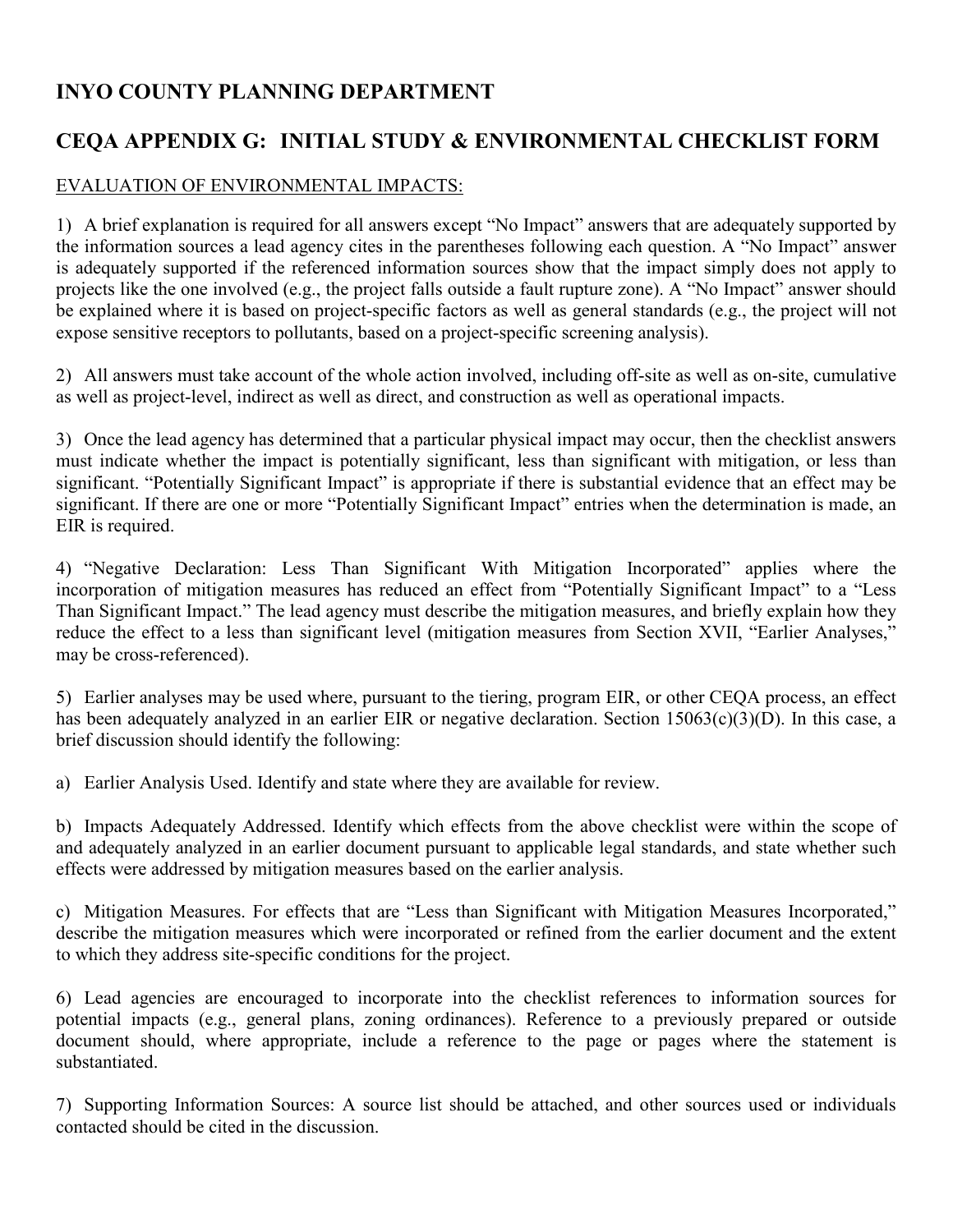8) This is only a suggested form, and lead agencies are free to use different formats; however, lead agencies should normally address the questions from this checklist that are relevant to a project's environmental effects in whatever format is selected.

- 9) The explanation of each issue should identify:
	- a) the significance criteria or threshold, if any, used to evaluate each question; and
	- b) the mitigation measure identified, if any, to reduce the impact to less than significance issues.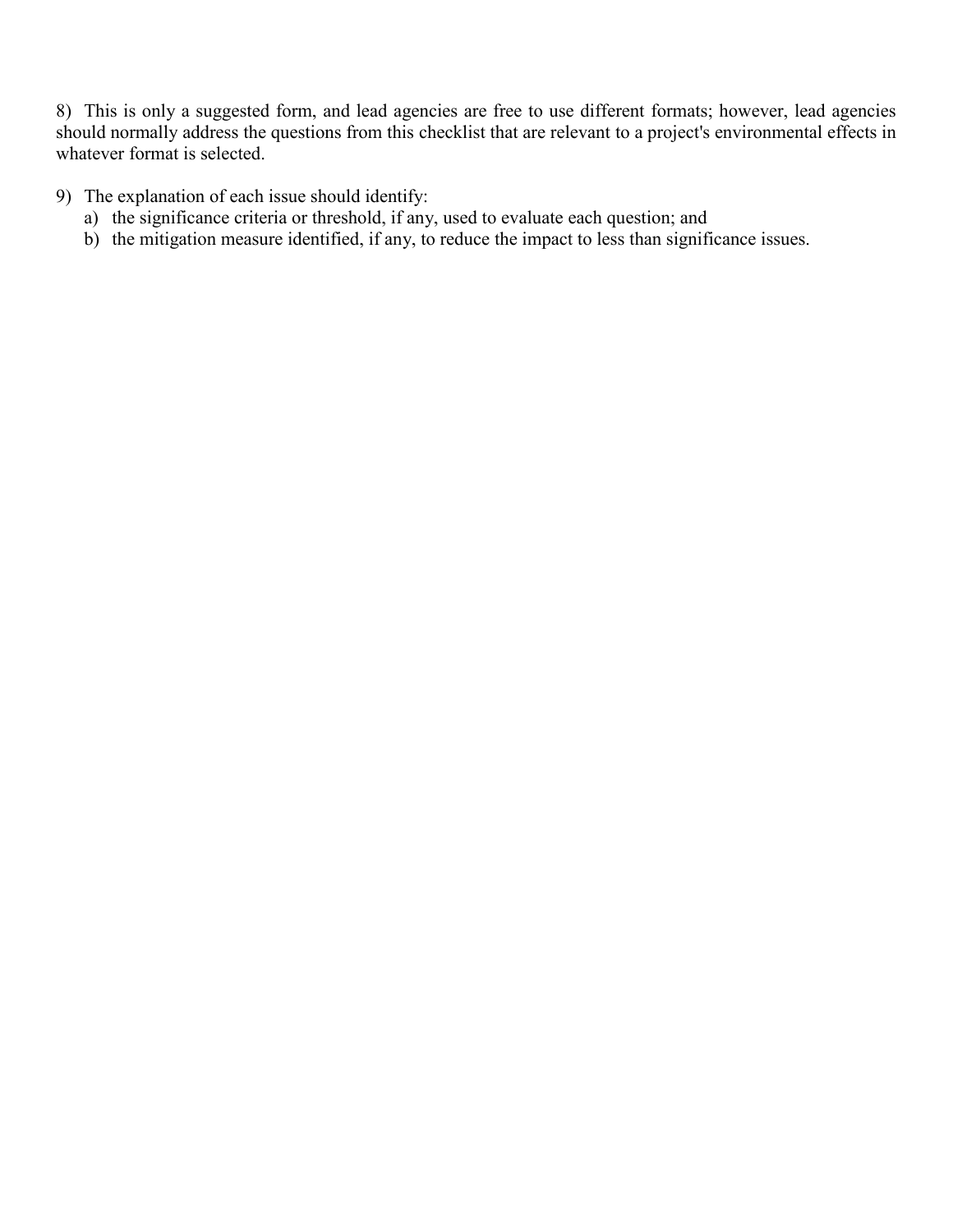

**Planning Department 168 North Edwards Street Post Office Drawer L Independence, California 93526**

# **INYO COUNTY PLANNING DEPARTMENT**

## **APPENDIX G: CEQA INITIAL STUDY & ENVIRONMENTAL CHECKLIST FORM**

1. Project title: Reclamation Plan 2020-01/SouthwestPumice LLC.

2. Lead agency name and address: Inyo County Planning Department, PO Drawer L, Independence, CA 93526

3. Contact person and phone number: Ryan Standridge: (760) 878-0405

4. Project location: Pumice Mine Road is located on BLM land approximately 6 miles NorthEast of Coso Junction, California. The proposed mine reclamation located in section 22, Township 21S North, Range 38E, Mount Diablo Meridian with Tax Assessor Parcel Number (APN) 037-270-02.

5. Project sponsor's name and address: Thomas Hrubik, Southwest Global Pumice LLC, P.O. Box 174 Apple Valley, CA 92307.

6. General Plan designation: State and Federal Land (SFL)

7. Zoning: Open Space, 40-acre minimum (OS-40)

8. Description of project: The applicant has applied for a reclamation plan near Coso Junction. The proposal consists of a previously approved 12.23 exploratory drilling project and transitioning into an active open-pit pumice mine. The applicant also proposes expanding an additional 11.98 acres for a total disturbance of 25 Acres.

9. Surrounding land uses and setting: The Property is surrounded by Vacant Public lands.

| Location:   | <b>Use:</b>               | <b>Gen. Plan Designation</b>   | <b>Zoning</b>                       |
|-------------|---------------------------|--------------------------------|-------------------------------------|
| <b>Site</b> | Mine                      | <b>State and Federal Lands</b> | Open Space, 40-acre minimum (OS-40) |
|             |                           | (SFL)                          |                                     |
| North       | Vacant Public Land        | <b>State and Federal Lands</b> | Open Space, 40-acre minimum (OS-40) |
|             |                           | (SFL)                          |                                     |
| East        | Naval Weapons             | <b>State and Federal Lands</b> | Open Space, 40-acre minimum (OS-40) |
|             | <b>Center Vacant Land</b> | (SFL)                          |                                     |
| South       | Naval Weapons             | <b>State and Federal Lands</b> | Open Space, 40-acre minimum (OS-40) |
|             | Center Vacant Land        | (SFL)                          |                                     |
| West        | Vacant Land               | <b>State and Federal Lands</b> | Open Space, 40-acre minimum (OS-40) |
|             |                           | (SFL)                          |                                     |

**10. Other public agencies whose approval is required:** Inyo County Environmental Health, Department of Conservation, Bureau of Land Management.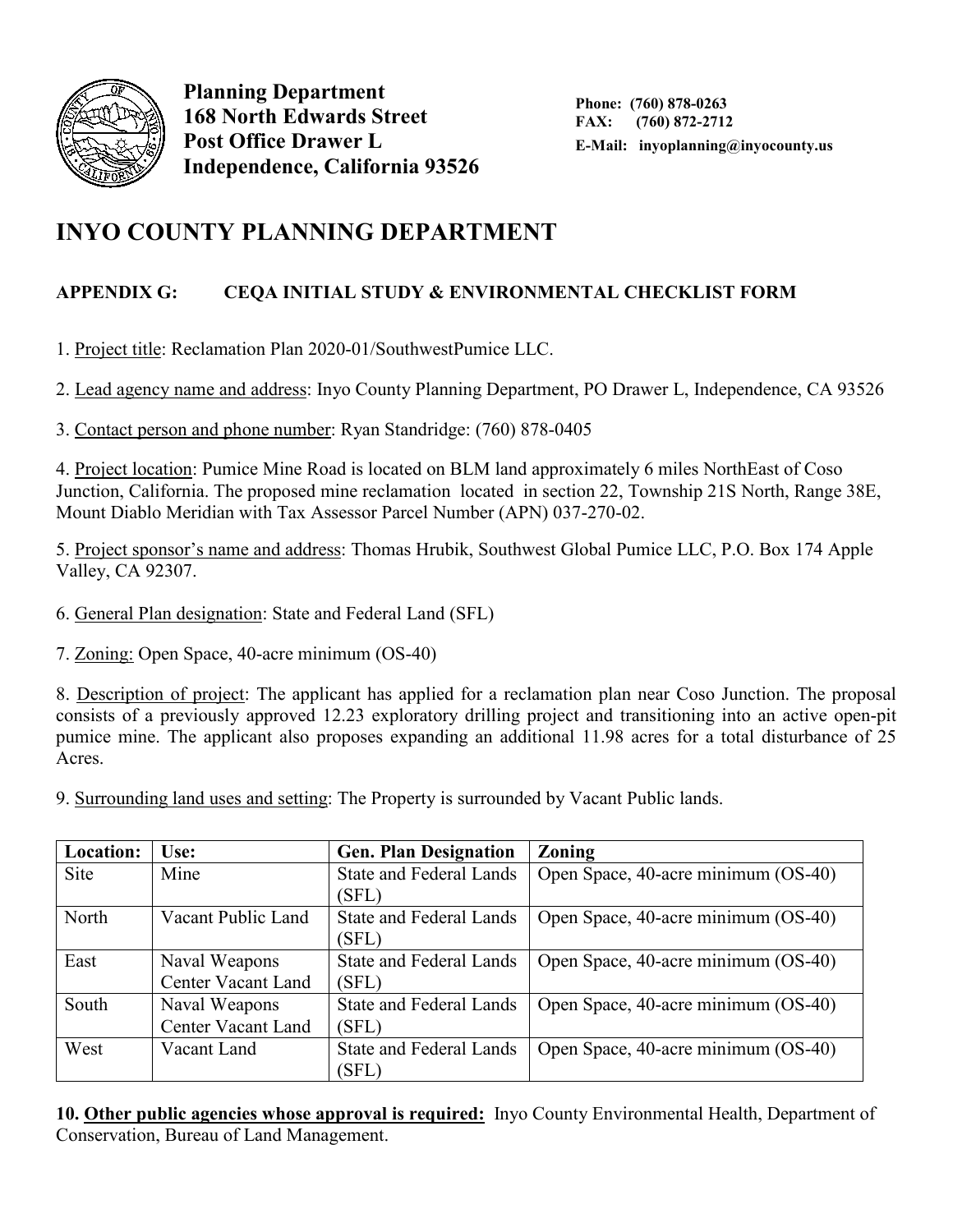#### **11. Have California Native American tribes traditionally and culturally affiliated with the project area requested consultation pursuant to Public Resources Code section 21080.3.1? If so, has consultation**

**begun?** Inyo County started the 30-day Tribal Consultation opportunity period, according to Public Resource code section 21080.31, by sending out certified written notices on May 13, 2021, inviting the Tribes to consult on the project. It described the project and location. The tribes that were notified are: Big Pine Tribe of Owens Valley, Bishop Paiute Tribe, Fort Independence Indian Community of Paiutes, Lone Pine Paiute-Shoshone Tribe, Timbisha Shoshone tribe, Twenty-Nine Palms Band of Mission Indians, Cabazon Band of Mission Indians, and the Torrez Martinez Desert Cahuilla Indians. Since no comments have been provided and no formal consultation meeting date requested, staff is submitting this Negative Declaration for a 30-day review and comment period. The County will continue to be open to consultation with the Tribe during this period. If the Tribe does not provide comments or schedule a formal consultation meeting within this 30-day period, the County, per Public Resources Code 21082.3 (d)(2) will consider the consultation process complete and certify the Negative Declaration of Environmental Impact.

Note: Conducting consultation early in the CEQA process allows tribal governments, lead agencies, and project proponents to discuss the level of environmental review, identify and address potential adverse impacts to tribal cultural resources, and reduce the potential for delay and conflict in the environmental review process. (See Public Resources Code section 21083.3.2.) Information may also be available from the California Native American Heritage Commission's Sacred Lands File per Public Resources Code section 5097.96 and the California Historical Resources Information System administered by the California Office of Historic Preservation. Please also note that Public Resources Code section 21082.3(c) contains provisions specific to confidentiality.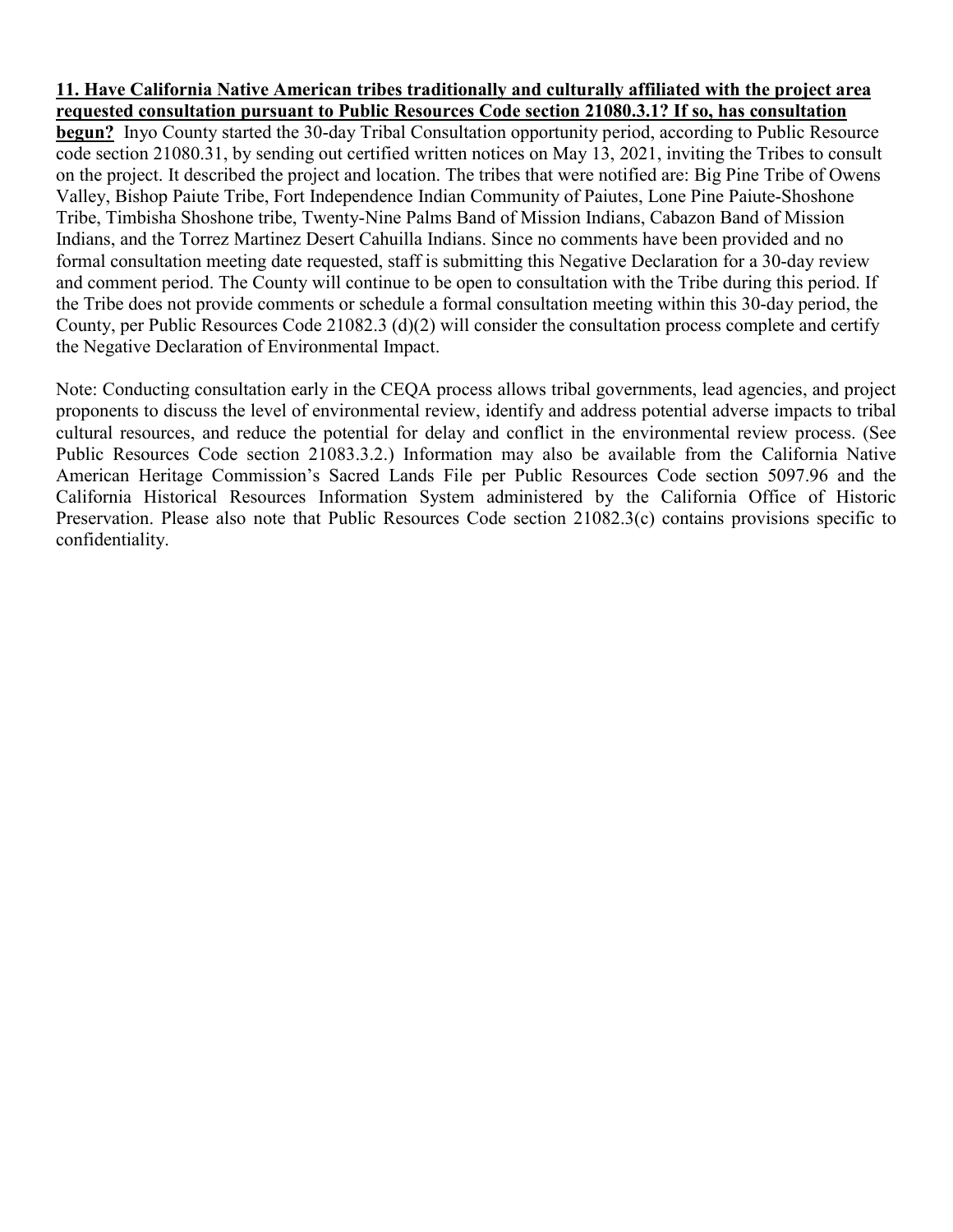## **ENVIRONMENTAL FACTORS POTENTIALLY AFFECTED:**

The environmental factors checked below would be potentially affected by this project, involving at least one impact that is a "Potentially Significant Impact" as indicated by the checklist on the following pages.



Significance

#### **DETERMINATION**

On the basis of this initial evaluation:

I find that the proposed project COULD NOT have a significant effect on the environment, and a NEGATIVE DECLARATION will be prepared.

 $\boxtimes$  I find that although the proposed project could have a significant effect on the environment, there will not be a significant effect in this case because revisions in the project have been made by or agreed to by the project proponent. A MITIGATED NEGATIVE DECLARATION will be prepared.

I find that the proposed project MAY have a significant effect on the environment, and an ENVIRONMENTAL IMPACT REPORT is required.

 $\Box$  I find that the proposed project MAY have a "potentially significant impact" or "potentially significant unless mitigated" impact on the environment, but at least one effect 1) has been adequately analyzed in an earlier document pursuant to applicable legal standards, and 2) has been addressed by mitigation measures based on the earlier analysis as described on attached sheets. An ENVIRONMENTAL IMPACT REPORT is required, but it must analyze only the effects that remain to be addressed.

I find that although the proposed project could have a significant effect on the environment, because all potentially significant effects (a) have been analyzed adequately in an earlier EIR or NEGATIVE DECLARATION pursuant to applicable standards, and (b) have been avoided or mitigated pursuant to that earlier EIR or NEGATIVE DECLARATION, including revisions or mitigation measures that are imposed upon the proposed project, nothing further is required.

Joseph  $1/19/22$ 

1/19/22

Name Date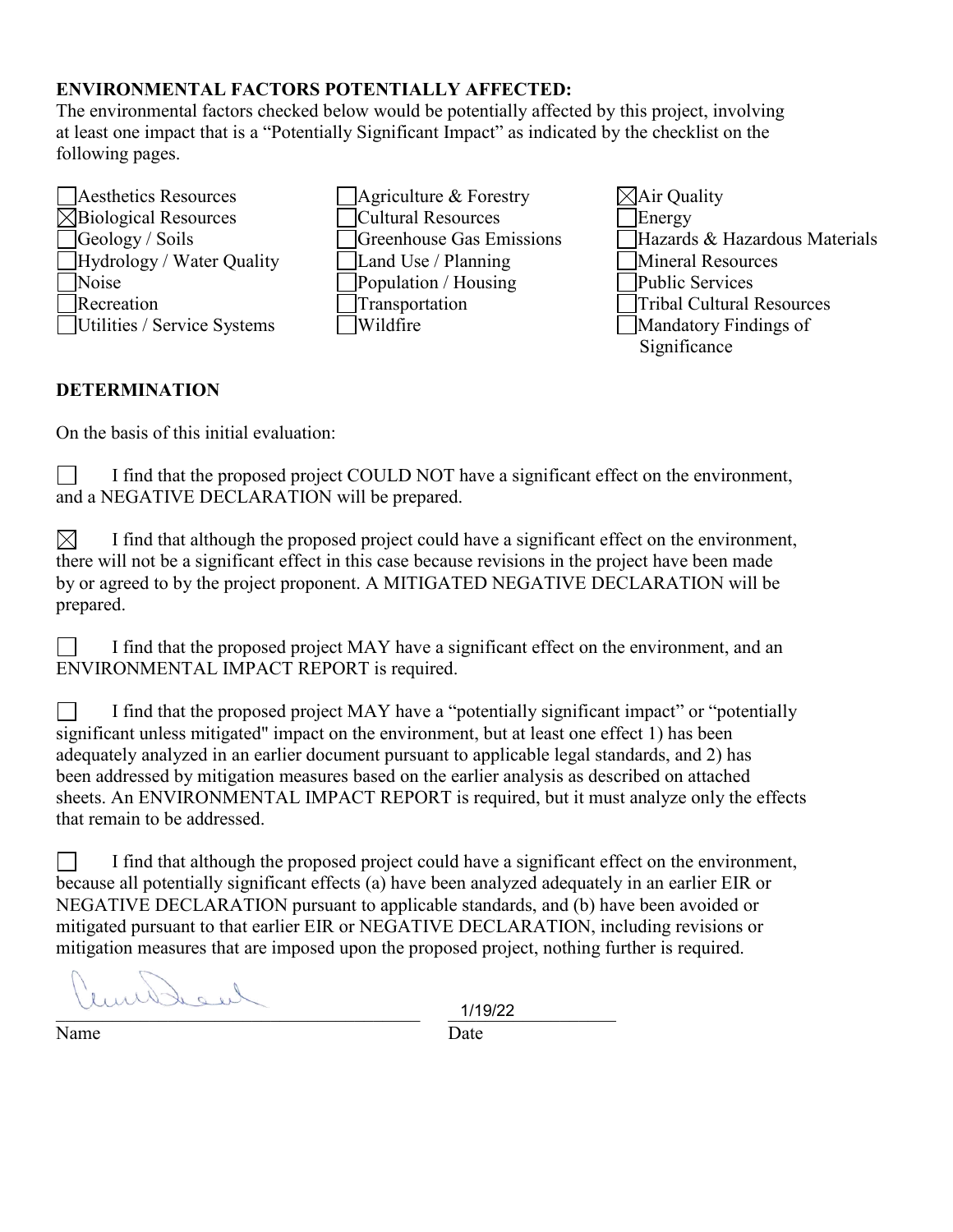# **INYO COUNTY PLANNING DEPARTMENT ENVIRONMENTAL CHECKLIST FORM**

|                                                                                                                                                                                                                                                                                                                                                                                                                                                                                                                                                                                                                                                                                                                                                                                                                                                                                                                                                                                                                                                                                                                                                                                                                                                                                                                             | Potentially<br>Significant<br>Impact | Less Than<br>Significant<br>With<br>Mitigation<br>Incorporation | Less Than<br>Significant<br>Impact | No<br>Impact |
|-----------------------------------------------------------------------------------------------------------------------------------------------------------------------------------------------------------------------------------------------------------------------------------------------------------------------------------------------------------------------------------------------------------------------------------------------------------------------------------------------------------------------------------------------------------------------------------------------------------------------------------------------------------------------------------------------------------------------------------------------------------------------------------------------------------------------------------------------------------------------------------------------------------------------------------------------------------------------------------------------------------------------------------------------------------------------------------------------------------------------------------------------------------------------------------------------------------------------------------------------------------------------------------------------------------------------------|--------------------------------------|-----------------------------------------------------------------|------------------------------------|--------------|
| <b>I. AESTHETICS</b> -- Would the project:                                                                                                                                                                                                                                                                                                                                                                                                                                                                                                                                                                                                                                                                                                                                                                                                                                                                                                                                                                                                                                                                                                                                                                                                                                                                                  |                                      |                                                                 |                                    |              |
| a) Have a substantial adverse effect on a scenic vista?                                                                                                                                                                                                                                                                                                                                                                                                                                                                                                                                                                                                                                                                                                                                                                                                                                                                                                                                                                                                                                                                                                                                                                                                                                                                     |                                      |                                                                 |                                    | $\boxtimes$  |
| No, the project's mining reclamation areas location is isolated near Cactus peak and not visible from Highway 395.                                                                                                                                                                                                                                                                                                                                                                                                                                                                                                                                                                                                                                                                                                                                                                                                                                                                                                                                                                                                                                                                                                                                                                                                          |                                      |                                                                 |                                    |              |
| b) Substantially damage scenic resources, including, but<br>not limited to, trees, rock outcroppings, and historic<br>buildings within a state scenic highway?                                                                                                                                                                                                                                                                                                                                                                                                                                                                                                                                                                                                                                                                                                                                                                                                                                                                                                                                                                                                                                                                                                                                                              |                                      |                                                                 |                                    | $\boxtimes$  |
| No, the proposed expansion will not damage scenic resources; there are no nearby trees rock outcroppings or historic buildings in the<br>general area.                                                                                                                                                                                                                                                                                                                                                                                                                                                                                                                                                                                                                                                                                                                                                                                                                                                                                                                                                                                                                                                                                                                                                                      |                                      |                                                                 |                                    |              |
| c) In non-urbanized areas, substantially degrade the existing visual<br>character or quality of public views of the site and its surroundings?<br>(Public views are those that are experienced from publicly accessible<br>vantage point). If the project is in an urbanized area, would the project<br>conflict with applicable zoning and other regulations governing scenic<br>quality?                                                                                                                                                                                                                                                                                                                                                                                                                                                                                                                                                                                                                                                                                                                                                                                                                                                                                                                                  | $\mathsf{L}$                         |                                                                 | $\boxtimes$                        |              |
| No, the mining reclamation area is in an isolated area near Cactus peak that is not visible from Highway 395. Although views of the<br>mining reclamation might be visible from the relocation of a small portion of the SE-431 route or high points on surrounding public<br>lands, it will not affect the overall scenic integrity of the area as the views would be from a considerable distance.                                                                                                                                                                                                                                                                                                                                                                                                                                                                                                                                                                                                                                                                                                                                                                                                                                                                                                                        |                                      |                                                                 |                                    |              |
| d) Create a new source of substantial light or glare which<br>would adversely affect day or nighttime views in the<br>area?                                                                                                                                                                                                                                                                                                                                                                                                                                                                                                                                                                                                                                                                                                                                                                                                                                                                                                                                                                                                                                                                                                                                                                                                 |                                      |                                                                 |                                    | $\boxtimes$  |
| No, the proposed mining reclamation will not create a new source of substantial light or glare as site operations are conducted during<br>daylight. The applicant has not submitted any security lighting at this time, but the reclamation plan will be conditioned that all<br>outdoor light fixtures use low-energy, shielded light fixtures which direct light downward and fully shielded.<br><b>II. AGRICULTURE AND FOREST RESOURCES:</b> In determining whether impacts to agricultural resources are significant<br>environmental effects, lead agencies may refer to the California Agricultural Land Evaluation and Site Assessment Model (1997)<br>prepared by the California Dept. of Conservation as an optional model to use in assessing impacts on agriculture and farmland. In<br>determining whether impacts to forest resources, including timberland, are significant environmental effects, lead agencies may refer<br>to information compiled by the California Department of Forestry and Fire Protection regarding the state's inventory of forest land,<br>including The Forest and Range Assessment Project and the Forest Legacy Assessment Project; and forest carbon measurement<br>methodology Provided in Forest Protocols adopted by the California Air Resources Board. Would the project: |                                      |                                                                 |                                    |              |
| a) Convert Prime Farmland, Unique Farmland, or<br>Farmland of Statewide Importance (Farmland), as shown on<br>the maps prepared pursuant to the Farmland Mapping and<br>Monitoring Program of the California Resources Agency, to<br>non-agricultural use?                                                                                                                                                                                                                                                                                                                                                                                                                                                                                                                                                                                                                                                                                                                                                                                                                                                                                                                                                                                                                                                                  |                                      |                                                                 |                                    | $\boxtimes$  |
| No, the project is not located on farmland.                                                                                                                                                                                                                                                                                                                                                                                                                                                                                                                                                                                                                                                                                                                                                                                                                                                                                                                                                                                                                                                                                                                                                                                                                                                                                 |                                      |                                                                 |                                    |              |
| b) Conflict with existing zoning for agricultural use, or a<br>Williamson Act contract?                                                                                                                                                                                                                                                                                                                                                                                                                                                                                                                                                                                                                                                                                                                                                                                                                                                                                                                                                                                                                                                                                                                                                                                                                                     |                                      |                                                                 |                                    | $\boxtimes$  |

*No, the proposed mining reclamation will not be located on land zoned for agriculture. There are no Williamson Act contracts in Inyo County.*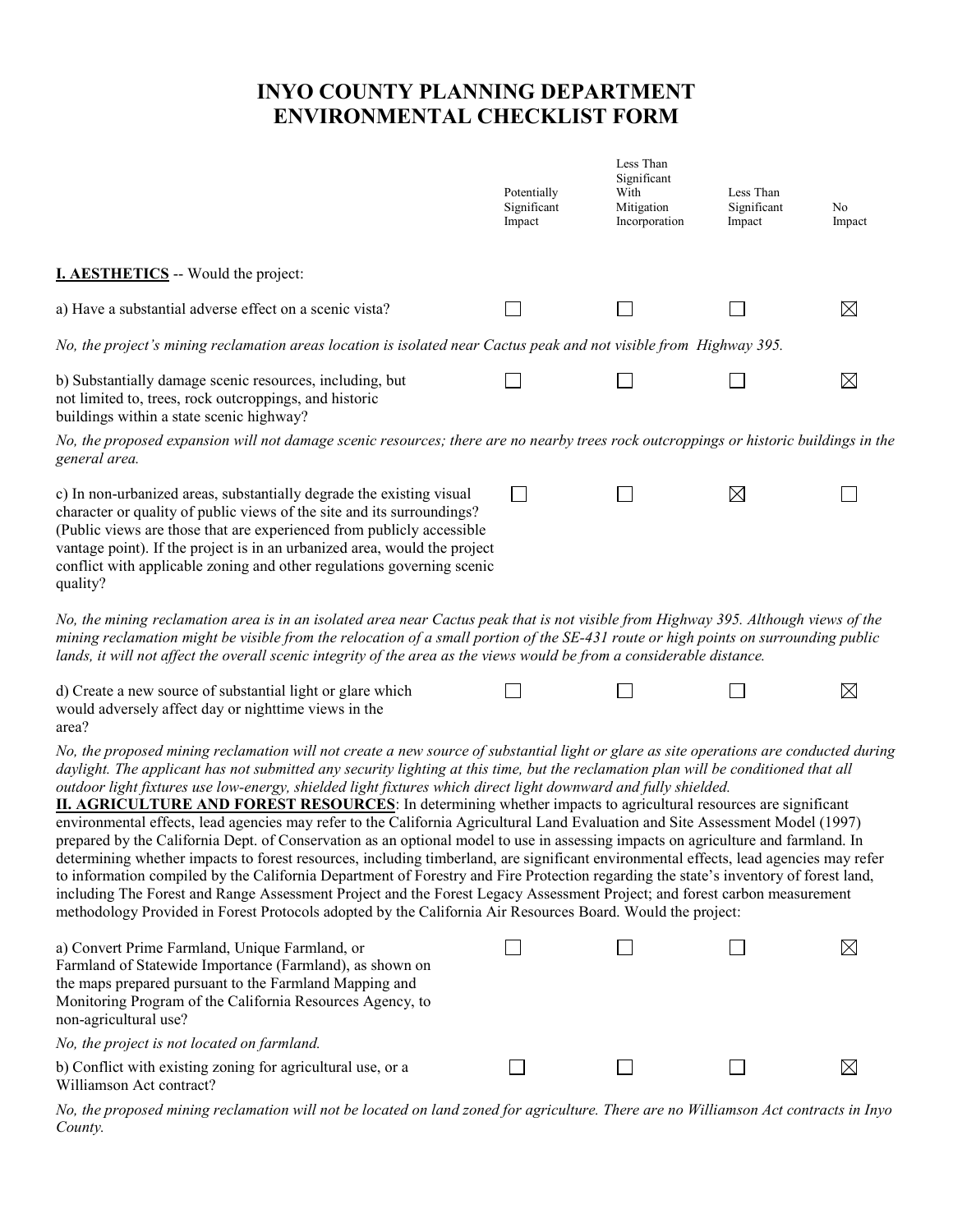|                                                                                                                                                                                                                                                                                                                                                                                                                                                                                                                                                                                       | Potentially<br>Significant<br>Impact | Less Than<br>Significant<br>With<br>Mitigation<br>Incorporation | Less Than<br>Significant<br>Impact | No<br>Impact |
|---------------------------------------------------------------------------------------------------------------------------------------------------------------------------------------------------------------------------------------------------------------------------------------------------------------------------------------------------------------------------------------------------------------------------------------------------------------------------------------------------------------------------------------------------------------------------------------|--------------------------------------|-----------------------------------------------------------------|------------------------------------|--------------|
| c) Conflict with existing zoning for, or cause<br>rezoning of, forest land (as defined in Public<br>Resources Code section 12220(g)), timberland<br>(as defined by Public Resources Code section<br>4526), or timberland zoned Timberland<br>Production (as defined by Government Code<br>section $51104(g)$ ?                                                                                                                                                                                                                                                                        |                                      |                                                                 |                                    | $\boxtimes$  |
| No, the project is not located on timberland.                                                                                                                                                                                                                                                                                                                                                                                                                                                                                                                                         |                                      |                                                                 |                                    |              |
| d) Result in the loss of forest land or conversion<br>of forest land to non-forest use?                                                                                                                                                                                                                                                                                                                                                                                                                                                                                               |                                      |                                                                 |                                    | $\boxtimes$  |
| No, the project is not located on forestland.                                                                                                                                                                                                                                                                                                                                                                                                                                                                                                                                         |                                      |                                                                 |                                    |              |
| e) Involve other changes in the existing environment<br>which, due to their location or nature, could result in<br>conversion of Farmland, to non-agricultural use?                                                                                                                                                                                                                                                                                                                                                                                                                   |                                      |                                                                 |                                    | $\boxtimes$  |
| No, the project is not located on farmland.                                                                                                                                                                                                                                                                                                                                                                                                                                                                                                                                           |                                      |                                                                 |                                    |              |
| <b>III. AIR QUALITY:</b> Where available, the significance criteria established by the applicable air quality<br>management or air pollution control district may be relied upon to make the following determinations. Would the project:                                                                                                                                                                                                                                                                                                                                             |                                      |                                                                 |                                    |              |
| a) Conflict with or obstruct implementation of the<br>applicable air quality plan?                                                                                                                                                                                                                                                                                                                                                                                                                                                                                                    |                                      | ⊠                                                               |                                    |              |
| No, although there are portions of Inyo County within non-attainment areas for Federal and State PM10 (particulate matter 10<br>microns or less in diameter) ambient air quality standards, the primary source for this pollution is the Owens dry lake, located<br>approximately 25-miles from the project site. The applicant will also be subject to Great Basin Unified Air Pollution Control District<br>regulations regarding dust mitigation during operation and all processing equipment is permitted with the Great Basin Unified Air<br><b>Pollution Control District.</b> |                                      |                                                                 |                                    |              |
| b) Violate any air quality standard or contribute<br>substantially to an existing or projected air quality<br>violation?                                                                                                                                                                                                                                                                                                                                                                                                                                                              |                                      | $\boxtimes$                                                     |                                    |              |
| No, although there are portions of Inyo County within non-attainment areas for Federal and State PM10 (particulate matter 10<br>microns or less in diameter) ambient air quality standards, the primary source for this pollution is the Owens dry lake, located<br>approximately 25-miles from the project site. The applicant will also be subject to Great Basin Unified Air Pollution Control District<br>regulations regarding dust mitigation during operation and all processing equipment is permitted with the Great Basin Unified Air<br>Pollution Control District.        |                                      |                                                                 |                                    |              |
| c) Result in a cumulatively considerable net increase of<br>any criteria pollutant for which the project region is non-<br>attainment under an applicable federal or state ambient<br>air quality standard (including releasing emissions which<br>exceed quantitative thresholds for ozone precursors)?                                                                                                                                                                                                                                                                              |                                      |                                                                 |                                    | $\boxtimes$  |
| No, although there are portions of Inyo County within non-attainment areas for Federal and State PM10 (particulate matter 10<br>microns or less in diameter) ambient air quality standards, the primary source for this pollution is the Owens dry lake, located<br>approximately 25-miles from the project site. The applicant will also be subject to Great Basin Unified Air Pollution Control District<br>regulations regarding dust mitigation during operation and all processing equipment is permitted with the Great Basin Unified Air<br>Pollution Control District.        |                                      |                                                                 |                                    |              |
| d) Expose sensitive receptors to substantial pollutant<br>concentrations?                                                                                                                                                                                                                                                                                                                                                                                                                                                                                                             |                                      |                                                                 | $\boxtimes$                        |              |
| No, there are no sensitive receptors near the project location. The nearest community is Olancha 20 miles away.                                                                                                                                                                                                                                                                                                                                                                                                                                                                       |                                      |                                                                 |                                    |              |
| e) Result in other emissions (such as those leading to odors)                                                                                                                                                                                                                                                                                                                                                                                                                                                                                                                         |                                      |                                                                 |                                    |              |
| adversely affecting a substantial number of people?                                                                                                                                                                                                                                                                                                                                                                                                                                                                                                                                   |                                      |                                                                 | $\boxtimes$                        |              |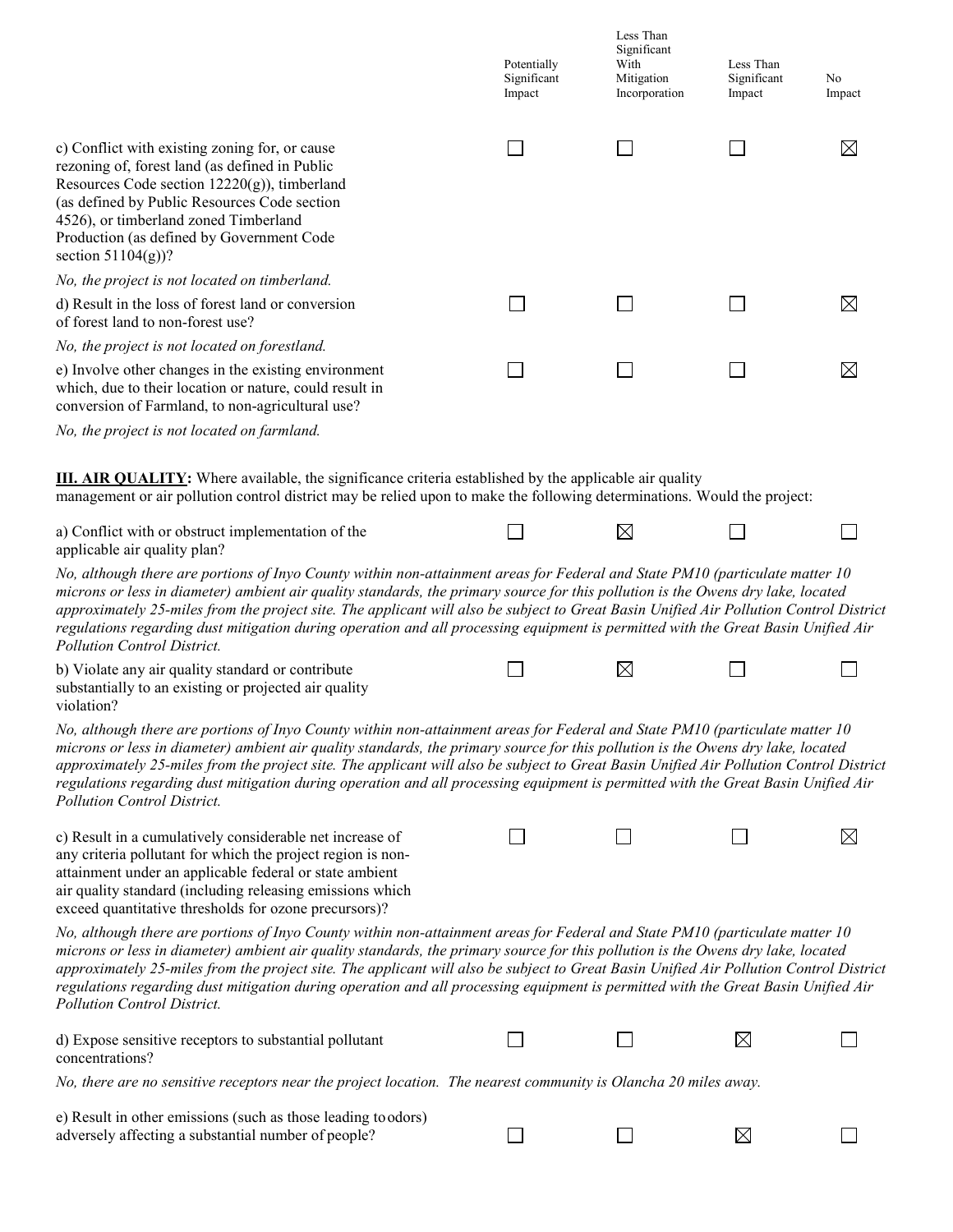|             | Less Than     |             |        |
|-------------|---------------|-------------|--------|
|             | Significant   |             |        |
| Potentially | With          | Less Than   |        |
| Significant | Mitigation    | Significant | No     |
| Impact      | Incorporation | Impact      | Impact |

 $\Box$ 

⊠

*No, the pumice mine does not create odor affecting a substantial number of people. Also, there are no sensitive receptors near the project location. The nearest community is Olancha 20 miles away.*

#### **IV. BIOLOGICAL RESOURCES:**

| Would the project:                                           |     |  |
|--------------------------------------------------------------|-----|--|
| a) Have a substantial adverse effect, either directly or     | IXI |  |
| through habitat modifications, on any species identified     |     |  |
| as a candidate, sensitive, or special status species in      |     |  |
| local or regional plans, policies, or regulations, or by the |     |  |
| California Department of Fish and Game or U.S. Fish and      |     |  |
| Wildlife Service?                                            |     |  |

*Applicant-supplied biologists conducted the biological analysis with RCA Associates, Inc. (RCA). RCA performed CNNDB and California Native Plant Society (CNPS) database queries to identify special-status plant and wildlife species that could potentially be found in the project impact area. RCA conducted field surveys for special status species between the 23rd and 29th of May 2019. This query found potential habitat for the following species: Boothe's Primrose, Pinyon Rock Cress, Death Valley beardtongue, Charlette's phacelia, Joshua tree, Desert tortoise, LeConte's Thrasher, Burrowing owl, Mojave ground squirrel. The Ridgecrest BLM reviewed this project under NEPA for the mining of pumice and granted Southwest Global Pumice a sales contract. The applicant will apply for a 2081 Incidental Take Permit to mitigate the impacts to less than significant as a condition of approval for issuing their permit. The applicant proposed a silt fence or a 3-foot berm around the mining area (1) and the production plant to reduce the risk of the Mojave Ground Squirrel or Dessert Tortoise coming onto the site. See the attached site plan. Under a qualified biologist's supervision, Southwest Global Pumice will relocate 8 Joshua trees on the proposed site plan and relocate 2 Boothe's Primrose plants with BLM approval. Inyo County will condition the reclamation plan with the same conditions.*

| b) Have a substantial adverse effect on any riparian                                                                              | IXI |  |
|-----------------------------------------------------------------------------------------------------------------------------------|-----|--|
| habitat or other sensitive natural community identified in                                                                        |     |  |
| local or regional plans, policies, regulations or by the                                                                          |     |  |
| California Department of Fish and Game or US Fish and                                                                             |     |  |
| Wildlife Service?                                                                                                                 |     |  |
| No, the project site has no identified riparian habitat based on the USFWS National Wetlands Inventory Mapping Tool or any nearby |     |  |

| riparian habitat affected by the project.                             |  |  |
|-----------------------------------------------------------------------|--|--|
| c) Have a substantial adverse effect on state or federally protected  |  |  |
| wetlands (including, but not limited to, marsh, vernal pool, coastal, |  |  |

| etc.) through direct removal, filling, hydrological interruption, or other |  |
|----------------------------------------------------------------------------|--|
| means?                                                                     |  |

*No, the project site has no identified riparian habitat based on the USFWS National Wetlands Inventory Mapping Tool or federally protected wetland habitats affected by the project.*

 $\Box$ 

 $\Box$ 

 $\boxtimes$ 

 $\Box$ 

 $\Box$ 

 $\Box$ 

d) Interfere substantially with the movement of any native resident or migratory fish or wildlife species or with established native resident or migratory wildlife corridors, or impede the use of native wildlife nursery sites?

*Although the project site could potentially have wildlife species, the project will not interfere with migratory fish or wildlife species under the Migratory Bird Treaty Act (MBTA). The BLM's pumice sales contract requires a survey when mining occurs between April 15th and July 15th. A qualified biologist must conduct a pre-mining study and determine the presence/absence of active nests within or adjacent to the area to be mined. A pre-mining survey will not be required if mining activities occur between July 16th and April 14th. Inyo County will condition the reclamation plan with the same condition.*

| e) Conflict with any local policies or ordinances |  |
|---------------------------------------------------|--|
| protecting biological resources, such as a tree   |  |
| preservation policy or ordinance?                 |  |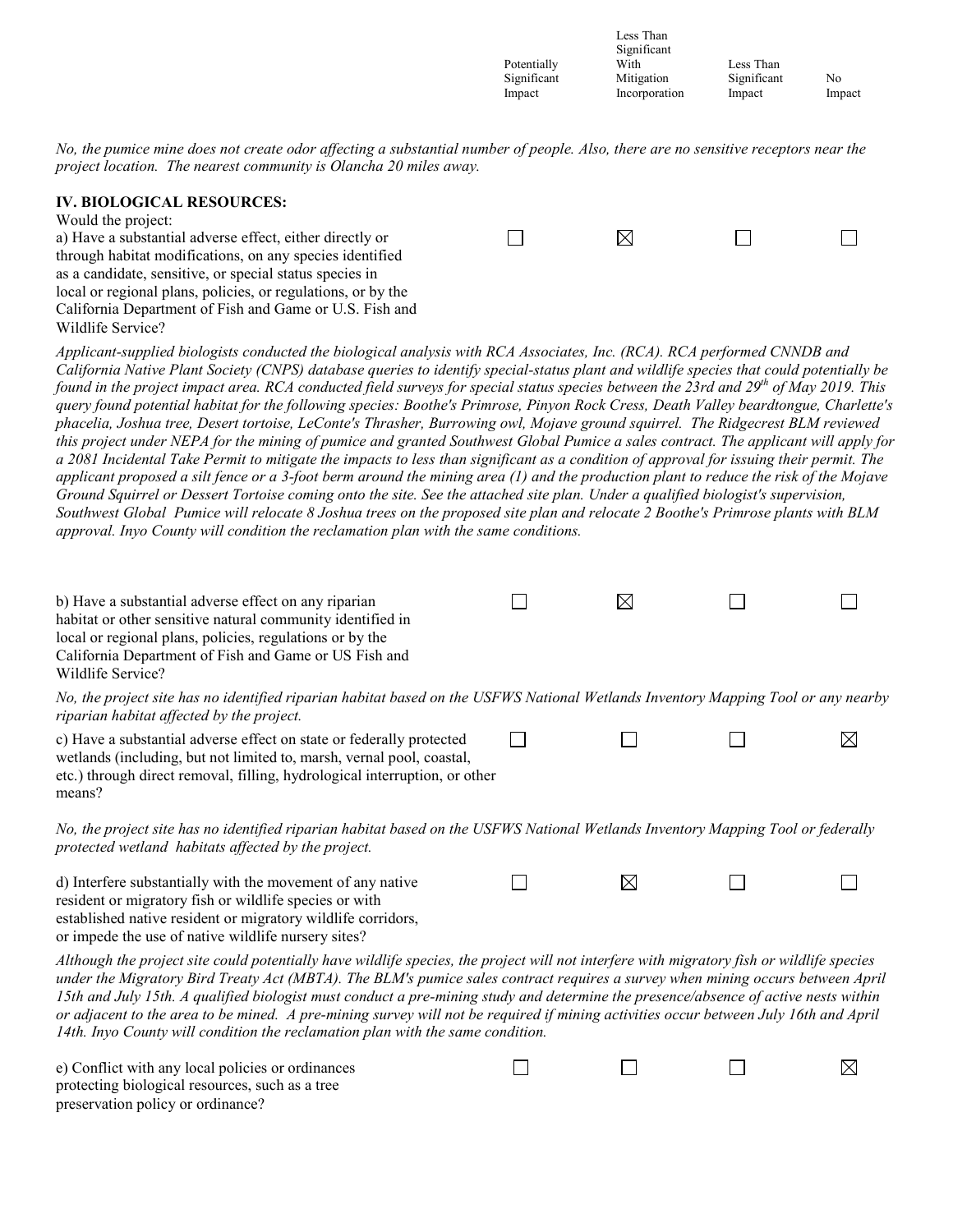|                                                                                                                                                                                                                                                                                                                                                                                                                                                                                                                                                                                                                                                                                                                                                                                                                                                                                                                  | Potentially<br>Significant<br>Impact | Less Than<br>Significant<br>With<br>Mitigation<br>Incorporation | Less Than<br>Significant<br>Impact | No<br>Impact |
|------------------------------------------------------------------------------------------------------------------------------------------------------------------------------------------------------------------------------------------------------------------------------------------------------------------------------------------------------------------------------------------------------------------------------------------------------------------------------------------------------------------------------------------------------------------------------------------------------------------------------------------------------------------------------------------------------------------------------------------------------------------------------------------------------------------------------------------------------------------------------------------------------------------|--------------------------------------|-----------------------------------------------------------------|------------------------------------|--------------|
| No, there are no local policies or ordinances protecting biological resources that pertain to the project site.                                                                                                                                                                                                                                                                                                                                                                                                                                                                                                                                                                                                                                                                                                                                                                                                  |                                      |                                                                 |                                    |              |
| f) Conflict with the provisions of an adopted Habitat<br>Conservation Plan, Natural Community Conservation<br>Plan, or other approved local, regional, or state habitat<br>conservation plan?                                                                                                                                                                                                                                                                                                                                                                                                                                                                                                                                                                                                                                                                                                                    |                                      |                                                                 |                                    | $\boxtimes$  |
| No, there are no adopted habitat or conservation plans that affect the project site.                                                                                                                                                                                                                                                                                                                                                                                                                                                                                                                                                                                                                                                                                                                                                                                                                             |                                      |                                                                 |                                    |              |
| <b>V. CULTURAL RESOURCES:</b>                                                                                                                                                                                                                                                                                                                                                                                                                                                                                                                                                                                                                                                                                                                                                                                                                                                                                    |                                      |                                                                 |                                    |              |
| Would the project:<br>a) Cause a substantial adverse change in the<br>significance of a historical resource as defined in Section<br>15064.5?                                                                                                                                                                                                                                                                                                                                                                                                                                                                                                                                                                                                                                                                                                                                                                    |                                      |                                                                 | $\boxtimes$                        |              |
| No, the county approved the original exploratory drilling in August 1997 with disturbance restricted to 12.23 acres. Also, this project<br>has already been reviewed under NEPA by the BLM. An archaeological investigation was conducted in 2019 for approximately 25<br>acres of land, including and surrounding the proposed mining reclamation area, and determined that there are no resources that<br>would be defined per 15064.5. In the unlikely event an archaeological or cultural resource is discovered on the site during any future<br>development, work shall immediately stop and Inyo County staff shall be notified per Inyo County Code (ICC) Chapter 9.52,<br>Disturbance of Archaeological, Paleontological and Historical Features of the Inyo County Code.<br>b) Cause a substantial adverse change in the<br>significance of an archaeological resource pursuant to<br>Section 15064.5? |                                      |                                                                 | $\boxtimes$                        |              |
| No, the county approved the original exploratory drilling in August 1997 with disturbance restricted to 12.23 acres. Also, this project<br>has already been reviewed under NEPA by the BLM. An archaeological investigation was conducted in 2019 for approximately 25<br>acres of land, including and surrounding the proposed mining reclamation area, and determined that there are no resources that<br>would be defined per 15064.5. In the unlikely event an archaeological or cultural resource is discovered on the site during any future<br>development, work shall immediately stop and Inyo County staff shall be notified per Inyo County Code (ICC) Chapter 9.52,<br>Disturbance of Archaeological, Paleontological and Historical Features of the Inyo County Code                                                                                                                                |                                      |                                                                 |                                    |              |
| c) Disturb any human remains, including those interred<br>outside of dedicated cemeteries?                                                                                                                                                                                                                                                                                                                                                                                                                                                                                                                                                                                                                                                                                                                                                                                                                       |                                      |                                                                 | $\boxtimes$                        |              |
| No, the county approved the original exploratory drilling in August 1997 with disturbance restricted to 12.23 acres. Also, this project<br>has already been reviewed under NEPA by the BLM. An archaeological investigation was conducted in 2019 for approximately 25<br>acres of land, including and surrounding the proposed mining reclamation area, and determined that there are no resources that<br>would be defined per 15064.5. In the unlikely event an archaeological or cultural resource is discovered on the site during any future<br>development, work shall immediately stop and Inyo County staff shall be notified per Inyo County Code (ICC) Chapter 9.52,<br>Disturbance of Archaeological, Paleontological and Historical Features of the Inyo County Code                                                                                                                                |                                      |                                                                 |                                    |              |
| VI. ENERGY:<br>Would the project:<br>a) Result in potentially significant environmental impact due<br>to wasteful, inefficient, or unnecessary consumption of<br>energy resources, during project construction or operation?                                                                                                                                                                                                                                                                                                                                                                                                                                                                                                                                                                                                                                                                                     |                                      |                                                                 |                                    | $\boxtimes$  |
| No, the project is mining reclamation; the site does not have buildings or power poles that require electricity; therefore, the proposed<br>reclamation area does not impact the consumption of energy resources during operations.                                                                                                                                                                                                                                                                                                                                                                                                                                                                                                                                                                                                                                                                              |                                      |                                                                 |                                    |              |
| b) Conflict with or obstruct a state or local plan for renewable<br>energy or energy efficiency                                                                                                                                                                                                                                                                                                                                                                                                                                                                                                                                                                                                                                                                                                                                                                                                                  |                                      |                                                                 |                                    | ⊠            |
| No, the project is not located in one of the County's Solar Energy Development Areas (SEDA).                                                                                                                                                                                                                                                                                                                                                                                                                                                                                                                                                                                                                                                                                                                                                                                                                     |                                      |                                                                 |                                    |              |
| VII. GEOLOGY AND SOILS: Would the project:<br>a) Directly or indirectly cause substantial adverse effects, including<br>the risk of loss injury, or death involving:<br>i) Rupture of a known earthquake fault, as delineated on                                                                                                                                                                                                                                                                                                                                                                                                                                                                                                                                                                                                                                                                                 |                                      |                                                                 |                                    | $\boxtimes$  |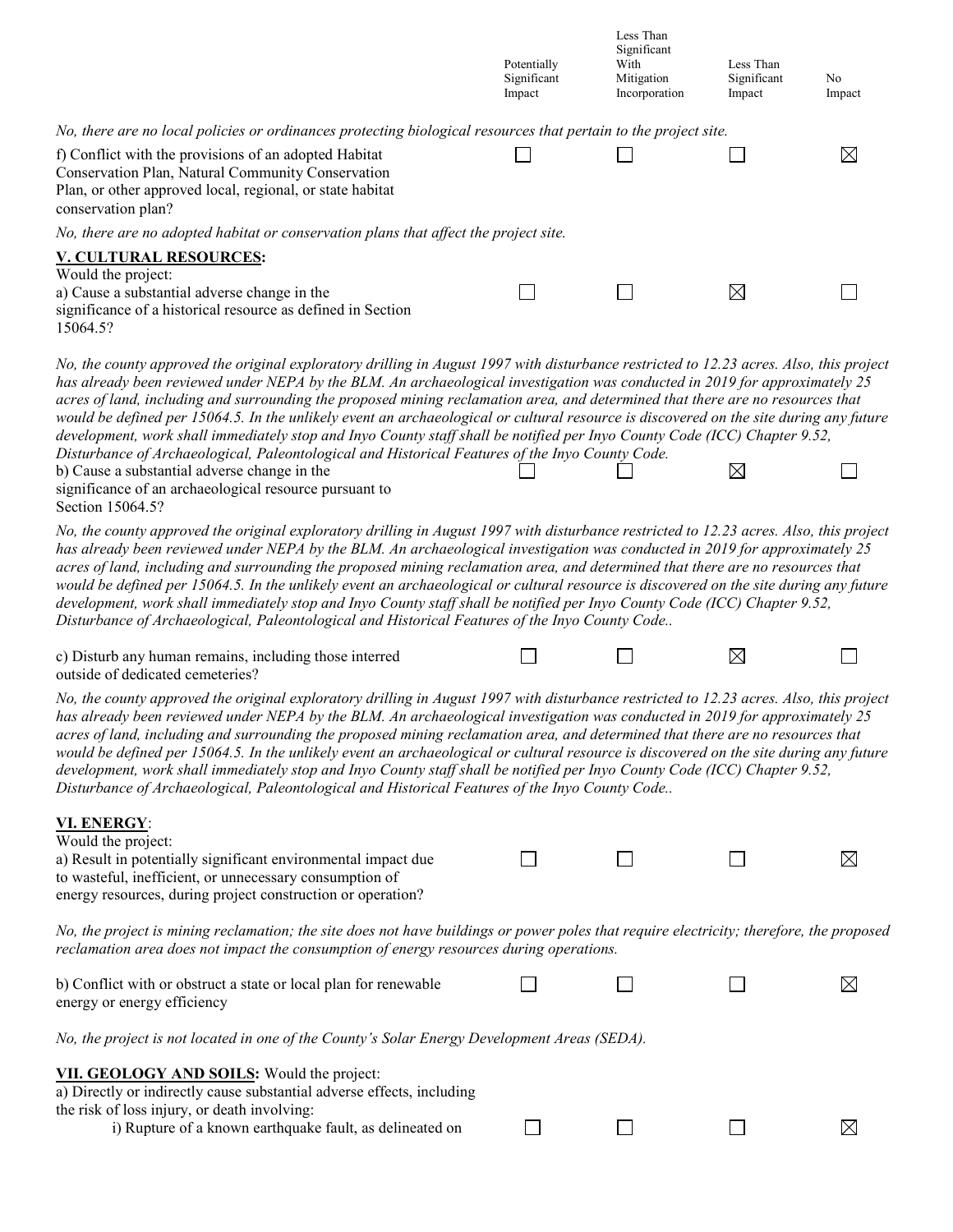|                                                                                                                                                                                                                                                                                                                                                                                                                     | Potentially<br>Significant<br>Impact | Less Than<br>Significant<br>With<br>Mitigation<br>Incorporation | Less Than<br>Significant<br>Impact | No<br>Impact |  |
|---------------------------------------------------------------------------------------------------------------------------------------------------------------------------------------------------------------------------------------------------------------------------------------------------------------------------------------------------------------------------------------------------------------------|--------------------------------------|-----------------------------------------------------------------|------------------------------------|--------------|--|
| the most recent Alquist-Priolo Earthquake Fault Zoning<br>Map issued by the State Geologist for the area or based<br>on other substantial evidence of a known fault? Refer to<br>Division of Mines and Geology Special Publication 42.                                                                                                                                                                              |                                      |                                                                 |                                    |              |  |
| No, the project is not in an Alquist-Priolo zone.                                                                                                                                                                                                                                                                                                                                                                   |                                      |                                                                 |                                    |              |  |
| ii) Strong seismic ground shaking?                                                                                                                                                                                                                                                                                                                                                                                  |                                      |                                                                 | $\boxtimes$                        |              |  |
| Ground shaking may occur anywhere in the region, due to numerous earthquake faults, regardless of whether the project site is within<br>an identified Alquist-Priolo zone or not. However, the Uniform Building Code ensures that future structures shall constructed to<br>required seismic standards (Level IV) in order to withstand such shaking, so this potential impact is considered less than significant. |                                      |                                                                 |                                    |              |  |
| iii) Seismic-related ground failure, including<br>liquefaction?                                                                                                                                                                                                                                                                                                                                                     |                                      |                                                                 |                                    | $\boxtimes$  |  |
| No the project area is not within an area of soils know to be subject to liquefaction.                                                                                                                                                                                                                                                                                                                              |                                      |                                                                 |                                    |              |  |
| iv) Landslides?                                                                                                                                                                                                                                                                                                                                                                                                     |                                      |                                                                 |                                    | $\boxtimes$  |  |
| No, the project area is not subject to landslides.                                                                                                                                                                                                                                                                                                                                                                  |                                      |                                                                 |                                    |              |  |
| b) Result in substantial soil erosion or the loss of topsoil?                                                                                                                                                                                                                                                                                                                                                       |                                      |                                                                 | $\boxtimes$                        |              |  |
| No, the proposed mining reclamation shall conform to all drainage, grading, and "Best Management Practice (BMP)" requirements<br>as set forth by BLM and all other associated regulatory agencies, will be written into the Conditions of Approval for the permit. As a<br>result of these regulations, potential impacts are considered less than significant. .                                                   |                                      |                                                                 |                                    |              |  |
| c) Be located on a geologic unit or soil that is unstable,<br>or that would become unstable as a result of the project,<br>and potentially result in on- or off-site landslide, lateral<br>spreading, subsidence, liquefaction or collapse?                                                                                                                                                                         |                                      |                                                                 |                                    | $\boxtimes$  |  |
| No, the project is not located on a geologic unit or soil that is considered unstable.                                                                                                                                                                                                                                                                                                                              |                                      |                                                                 |                                    |              |  |
| d) Be located on expansive soil, as defined in Table 18-<br>1-B of the Uniform Building Code (1994), creating<br>substantial risks to life or property?                                                                                                                                                                                                                                                             |                                      |                                                                 |                                    | $\bowtie$    |  |
| No, the project is not located on a geologic unit or soil that is considered expansive.                                                                                                                                                                                                                                                                                                                             |                                      |                                                                 |                                    |              |  |
| e) Have soils incapable of adequately supporting the use<br>of septic tanks or alternative waste water disposal systems<br>where sewers are not available for the disposal of waste<br>water?                                                                                                                                                                                                                       |                                      |                                                                 |                                    | $\boxtimes$  |  |
| No, the site has portable toilets on-site and is serviced by a commercial vendor; therefore, the project will not create a need for<br>upgrades to the existing waste disposal systems as it will not create additional waste.                                                                                                                                                                                      |                                      |                                                                 |                                    |              |  |
| f) Directly or indirectly destroy a unique paleontological<br>resource or site or unique geologic feature?                                                                                                                                                                                                                                                                                                          |                                      |                                                                 |                                    | $\boxtimes$  |  |
| No, the project site does not include a unique paleontological or geologic feature.                                                                                                                                                                                                                                                                                                                                 |                                      |                                                                 |                                    |              |  |
| <b>VIII. GREENHOUSE GAS EMISSIONS:</b>                                                                                                                                                                                                                                                                                                                                                                              |                                      |                                                                 |                                    |              |  |
| Would the project:<br>a) Generate greenhouse gas emissions, either<br>directly or indirectly, that may have a significant                                                                                                                                                                                                                                                                                           |                                      |                                                                 | $\boxtimes$                        |              |  |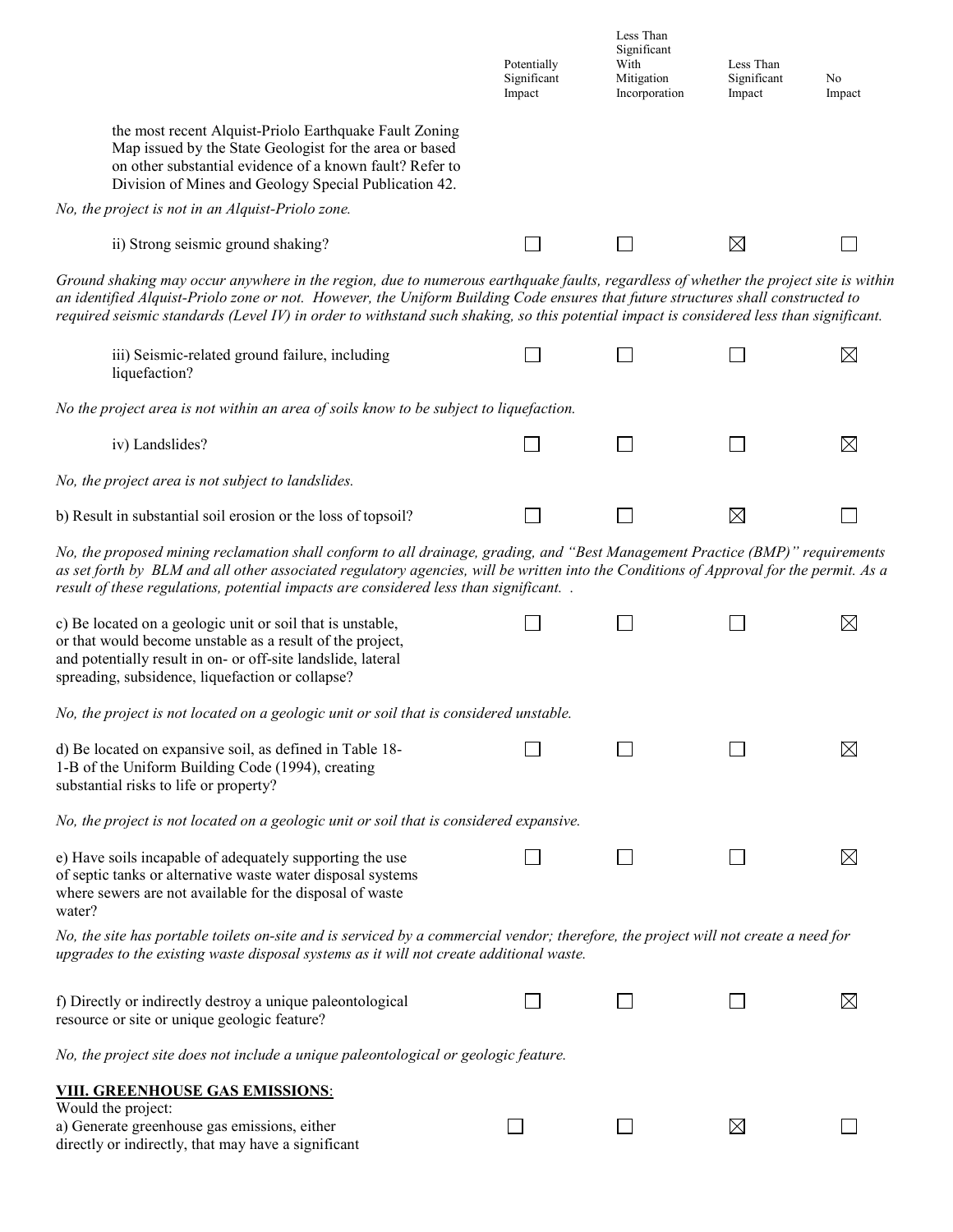Less Than Significant Potentially With Less Than<br>
Significant Mitigation Significant Significant No<br>Impact Impact Impact Incorporation Impact Impact

impact on the environment?

*No, all equipment used at the mining site meet California's CO2 emission requirements, follow best management practices, and shall be subject to Great Basin Unified Air Pollution Control District regulations regarding dust mitigation during operations and shall be required to obtain all necessary permits from Great Basin Unified Air Pollution Control District.*

| b) Conflict with an applicable plan, policy or |  |  |
|------------------------------------------------|--|--|
| regulation adopted for the purpose of reducing |  |  |

the emissions of greenhouse gases?

*No, all equipment used at the mining site meet California's CO2 emission requirements, follow best management practices, and shall be subject to Great Basin Unified Air Pollution Control District regulations regarding dust mitigation during operations and shall be required to obtain all necessary permits from Great Basin Unified Air Pollution Control District.*

| IX. HAZARDS AND HAZARDOUS MATERIALS:                                                                                                                                                                                                                                                                                                                                                                                                                                                                                                                                                       |  |             |             |
|--------------------------------------------------------------------------------------------------------------------------------------------------------------------------------------------------------------------------------------------------------------------------------------------------------------------------------------------------------------------------------------------------------------------------------------------------------------------------------------------------------------------------------------------------------------------------------------------|--|-------------|-------------|
| Would the project:<br>a) Create a significant hazard to the public or the<br>environment through the routine transport, use, or<br>disposal of hazardous materials?                                                                                                                                                                                                                                                                                                                                                                                                                        |  |             | ⊠           |
| No, Chemicals are not used on-site; no chemical processing occurs on-site only crushing and screening. There will be no chemical<br>waste or pollution from the mining operation.                                                                                                                                                                                                                                                                                                                                                                                                          |  |             |             |
| b) Create a significant hazard to the public or the<br>environment through reasonably foreseeable upset and<br>accident conditions involving the release of hazardous<br>materials into the environment?                                                                                                                                                                                                                                                                                                                                                                                   |  | $\boxtimes$ |             |
| No, equipment and vehicles get transported to the Apple Valley shop for standard maintenance. Emergency maintenance and<br>refueling comply with all rules and regulations regarding implementing proper fueling procedures, fuel, waste oil storage, spill<br>control measures, and employee training per their Emergency Response Plans and Procedures on file with the Inyo County<br>Environmental Health Services (EHS). EHS is the Certified Unified Program Agency (CUPA) that oversees hazardous materials<br>storage, use, generation, and disposal. EHS will continue to permit. |  |             |             |
| c) Emit hazardous emissions or handle hazardous or<br>acutely hazardous materials, substances, or waste within<br>one-quarter mile of an existing or proposed school?                                                                                                                                                                                                                                                                                                                                                                                                                      |  |             | $\boxtimes$ |
| No, the proposed project is not within one-quarter mile of an existing or proposed school.                                                                                                                                                                                                                                                                                                                                                                                                                                                                                                 |  |             |             |
| d) Be located on a site which is included on a list of<br>hazardous materials sites compiled pursuant to<br>Government Code Section 65962.5 and, as a result,<br>would it create a significant hazard to the public or the<br>environment?                                                                                                                                                                                                                                                                                                                                                 |  |             | ⊠           |
| No, the proposed project is not located on a site included on a list of hazardous materials sites compiled pursuant to Government<br>Code Section 65962.5. There are no DTSC sites mapped within or adjacent to the project area and no additional sites are identified in<br>the site vicinity on Geotracker and EnviroStor databases.                                                                                                                                                                                                                                                    |  |             |             |
| e) For a project located within an airport land use plan<br>or, where such a plan has not been adopted, within two<br>miles of a public airport or public use airport, would the<br>project result in a safety hazard for people residing or<br>working in the project area?                                                                                                                                                                                                                                                                                                               |  |             | ⊠           |
| No, the mining reclamation is not included in an airport land use plan or within two miles of a public or public use airport.                                                                                                                                                                                                                                                                                                                                                                                                                                                              |  |             |             |
| f) For a project within the vicinity of a private airstrip,                                                                                                                                                                                                                                                                                                                                                                                                                                                                                                                                |  |             | $\boxtimes$ |

f) For a project within the vicinity of a private airstrip, ப ப would the project result in a safety hazard for people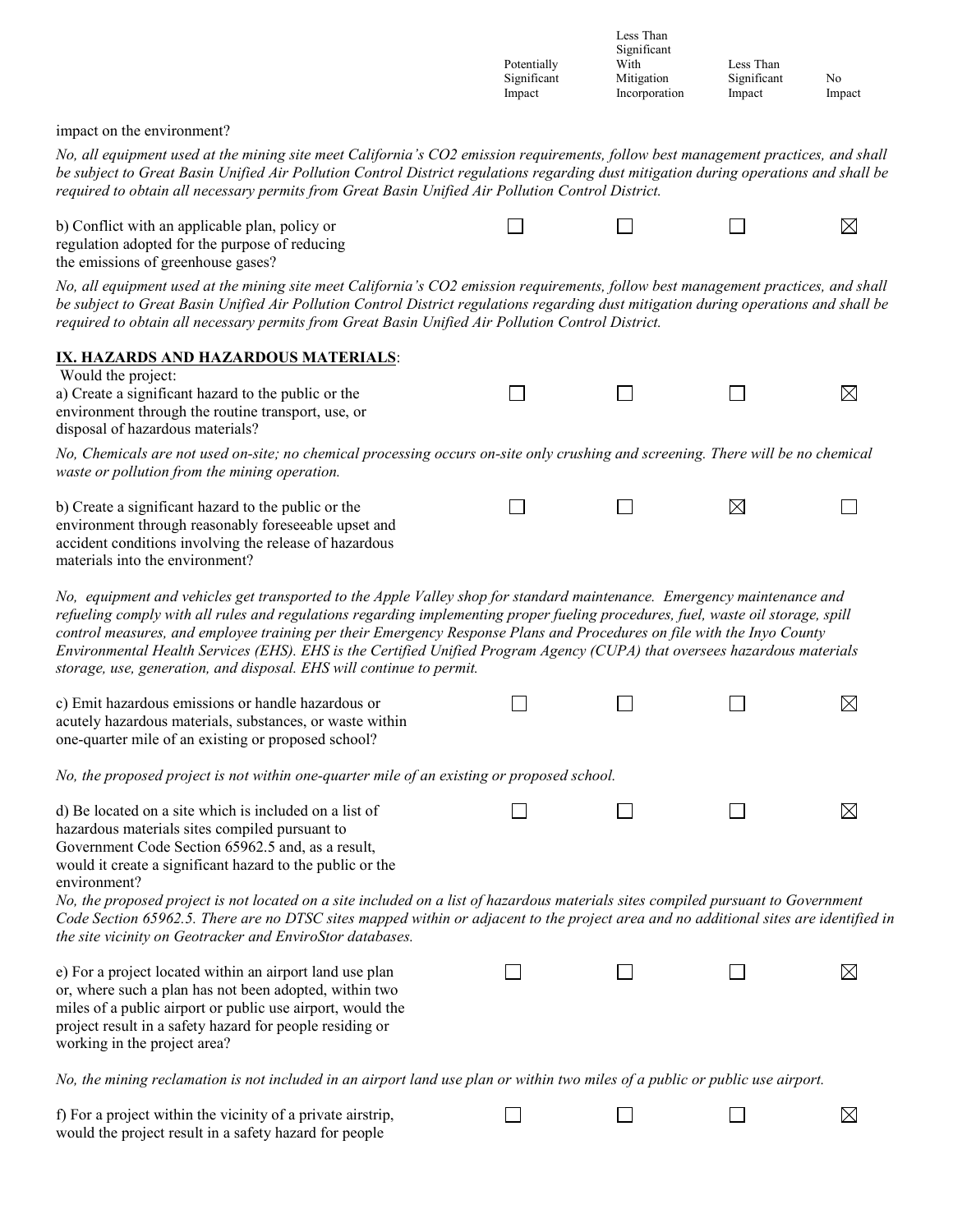|                                                                                                                                                                                                                                                                                                                                                                                                                                                                                                                                                                                                                                                      | Potentially<br>Significant<br>Impact | Less Than<br>Significant<br>With<br>Mitigation<br>Incorporation | Less Than<br>Significant<br>Impact | No<br>Impact |
|------------------------------------------------------------------------------------------------------------------------------------------------------------------------------------------------------------------------------------------------------------------------------------------------------------------------------------------------------------------------------------------------------------------------------------------------------------------------------------------------------------------------------------------------------------------------------------------------------------------------------------------------------|--------------------------------------|-----------------------------------------------------------------|------------------------------------|--------------|
| residing or working in the project area?                                                                                                                                                                                                                                                                                                                                                                                                                                                                                                                                                                                                             |                                      |                                                                 |                                    |              |
| No, the mining reclamation is not located in the vicinity of a private airstrip.                                                                                                                                                                                                                                                                                                                                                                                                                                                                                                                                                                     |                                      |                                                                 |                                    |              |
| g) Impair implementation of or physically interfere with<br>an adopted emergency response plan or emergency<br>evacuation plan?                                                                                                                                                                                                                                                                                                                                                                                                                                                                                                                      |                                      |                                                                 |                                    | M            |
| No, the mining reclamation will not physically interfere with an adopted emergency plan or emergency evacuation plan.                                                                                                                                                                                                                                                                                                                                                                                                                                                                                                                                |                                      |                                                                 |                                    |              |
| h) Expose people or structures, either directly or indirectly,<br>to a significant risk of loss, injury or death involving<br>wildland fires are adjacent to urbanized areas or where<br>residences are intermixed with wildlands?                                                                                                                                                                                                                                                                                                                                                                                                                   |                                      |                                                                 | $\boxtimes$                        |              |
| No, the mining reclamation location is not adjacent to any urbanized area and the surrounding area is BLM vacant land.                                                                                                                                                                                                                                                                                                                                                                                                                                                                                                                               |                                      |                                                                 |                                    |              |
| <b>X. HYDROLOGY AND WATER QUALITY:</b>                                                                                                                                                                                                                                                                                                                                                                                                                                                                                                                                                                                                               |                                      |                                                                 |                                    |              |
| Would the project:<br>a) Violate any water quality standards or waste discharge<br>requirements or otherwise substantially degrade surface or<br>ground water quality?                                                                                                                                                                                                                                                                                                                                                                                                                                                                               |                                      |                                                                 | $\boxtimes$                        |              |
| No, the currently approved Makayla I mine site will be in reclamation, and the existing water policy will remain in place with the<br>relocation to the Makayla II site. Water supply is from an existing off-site well located across highway 395. A water truck (currently a<br>4,000-gallon truck) wets down material and roads during mining activities. Southwest Global Pumice may use approximately 28,000<br>gallons of water for dust suppression activities around 200 days per year, which amounts to approximately 17.2 acre-feet annually.<br>Southwest Global Pumice will continue to provide employees with bottled water.            |                                      |                                                                 |                                    |              |
| b) Substantially decrease groundwater supplies or interfere<br>substantially with groundwater recharge such that the project<br>may impede sustainable groundwater management of the basin?                                                                                                                                                                                                                                                                                                                                                                                                                                                          |                                      |                                                                 | $\boxtimes$                        |              |
| No, the currently approved Makayla I site will be in reclamation, and the existing water policy will remain in place with the mining<br>operation relocating to the Makayla II site. Water supply is from an existing off-site well located across highway 395. A water truck<br>(currently a 4,000-gallon truck)wets down material and roads during mining activities. Southwest Global Pumice may use<br>approximately 28,000 gallons of water for dust suppression activities around 200 days per year, which amounts to approximately 17.2<br>acre-feet annually. Southwest Global Pumice will continue to provide employees with bottled water. |                                      |                                                                 |                                    |              |
| c) Substantially alter the existing drainage pattern of the site or area,<br>including through the alteration of the course of a stream or river<br>or through the addition of impervious surfaces, in a<br>manner which would:                                                                                                                                                                                                                                                                                                                                                                                                                      |                                      |                                                                 |                                    |              |
| i) result in a substantial erosion or siltation on- or off-site;                                                                                                                                                                                                                                                                                                                                                                                                                                                                                                                                                                                     |                                      |                                                                 |                                    | $\times$     |
| No, the project site is composed of volcanic cinder gravels and sands. This material is very porous and there are no<br>drainages or impervious surfaces on-site. Erosion is not an issue of concern on-site.                                                                                                                                                                                                                                                                                                                                                                                                                                        |                                      |                                                                 |                                    |              |
| ii) substantially increase the rate or amount of surface<br>runoff in a manner which would result in flooding on-<br>or offsite;                                                                                                                                                                                                                                                                                                                                                                                                                                                                                                                     |                                      |                                                                 | $\boxtimes$                        |              |
|                                                                                                                                                                                                                                                                                                                                                                                                                                                                                                                                                                                                                                                      |                                      |                                                                 |                                    |              |

*No, the project site is composed of volcanic cinder gravels and sands. This material is very porous, and there are no drainages or impervious surfaces on-site. Erosion is not a concern on-site. The mining reclamation is required to conform to all drainage, grading, and "Best Management Practice" (BMP) requirements set forth by the Inyo County Public Works Department, Inyo County of Inyo Environmental Health Services Department, and other associated regulatory agencies. As a result of this regulation, potential impacts are considered less than significant.*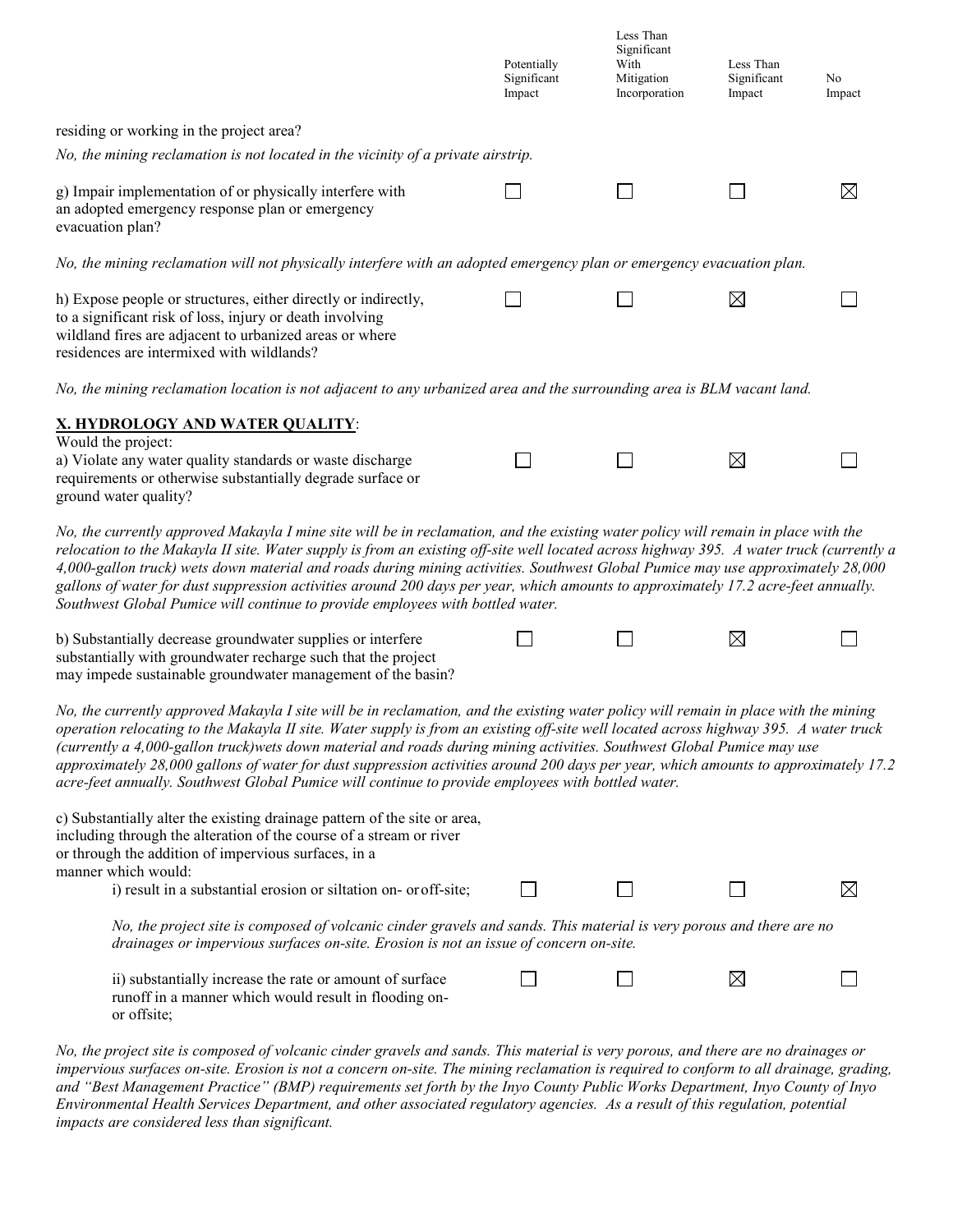|                    |                                                                                                                                                                                                     | Potentially<br>Significant<br>Impact | Less Than<br>Significant<br>With<br>Mitigation<br>Incorporation | Less Than<br>Significant<br>Impact | No<br>Impact |
|--------------------|-----------------------------------------------------------------------------------------------------------------------------------------------------------------------------------------------------|--------------------------------------|-----------------------------------------------------------------|------------------------------------|--------------|
|                    | iii) create or contribute runoff water which would exceed<br>the capacity of existing or planned stormwater drainage<br>systems or provide substantial additional sources of polluted<br>runoff; or |                                      |                                                                 | ⊠                                  |              |
|                    | No, the project site is composed of volcanic cinder gravels and sands. This material is very porous, and<br>there are no drainages or impervious surfaces on-site. Erosion is not an issue on-site. |                                      |                                                                 |                                    |              |
|                    | iv) impede or redirect flood flows?                                                                                                                                                                 |                                      |                                                                 |                                    | ⊠            |
|                    | The project area is not located in any flood hazard areas and will not potentially redirect flood flows.                                                                                            |                                      |                                                                 |                                    |              |
|                    | d) Conflict with or obstruct implementation of a water quality control<br>plan or sustainable groundwater management plan?                                                                          |                                      |                                                                 |                                    | $\boxtimes$  |
|                    | No, the project is not proposed in an area that is included in a water quality control or sustainable ground water management plan.                                                                 |                                      |                                                                 |                                    |              |
| map?               | e) Place housing within a 100-year flood hazard area as<br>mapped on a federal Flood Hazard Boundary or Flood<br>Insurance Rate Map or other flood hazard delineation                               |                                      |                                                                 |                                    | ⊠            |
|                    | No, the proposed mining reclamation is not in a 100-year flood hazard area.                                                                                                                         |                                      |                                                                 |                                    |              |
|                    | f) Place within a 100-year flood hazard area structures<br>which would impede or redirect flood flows?                                                                                              |                                      |                                                                 |                                    | $\boxtimes$  |
|                    | No, the project is not in a 100-year flood hazard area.                                                                                                                                             |                                      |                                                                 |                                    |              |
|                    | g) Expose people or structures to a significant risk of loss,<br>injury or death involving flooding, including flooding as a<br>result of the failure of a levee or dam?                            |                                      |                                                                 |                                    | $\boxtimes$  |
|                    | No, the proposed mining reclamation is not in an area subject to flooding due to the failure of a levee or dam. Average annual rainfall<br>in this area is 7-inches to 10-inches.                   |                                      |                                                                 |                                    |              |
|                    | h) Inundation by seiche, tsunami, or mudflow?<br>No, the proposed mining reclamation is not in an area subject to seiches, tsunamis, or mudflows.                                                   |                                      |                                                                 |                                    | $\boxtimes$  |
| Would the project: | <b>XI. LAND USE AND PLANNING:</b>                                                                                                                                                                   |                                      |                                                                 |                                    |              |
|                    | a) Physically divide an established community?                                                                                                                                                      |                                      |                                                                 |                                    | ⊠            |
|                    | No, the proposed reclamation plan does not physically divide an established community.                                                                                                              |                                      |                                                                 |                                    |              |
|                    | b) Cause a significant environmental impact due to a conflict with<br>any land use plan, policy, or regulation adopted for the purpose of<br>avoiding or mitigating an environmental effect?        |                                      |                                                                 |                                    | $\boxtimes$  |
|                    |                                                                                                                                                                                                     |                                      |                                                                 |                                    |              |

*The proposed project is consistent with the County Zoning Ordinance designation of 'Open Space (OS). The OS designation conditionally allows mining uses (Inyo County Code, Title 18, Section18.12.040 I. Mining uses are also allowed if approved by the Bureau of Land Management accompanied by a reclamation plan approved by Inyo County under a Memorandum of Understanding between the County and the BLM ). These include the mining and processing of natural resources, including open pits. The proposed mining reclamation plan is a continued mining use. The General Plan consists of a policy that protects the current and future extraction of mineral resources essential to the County's economy while minimizing impacts of this use on the public and the environment.*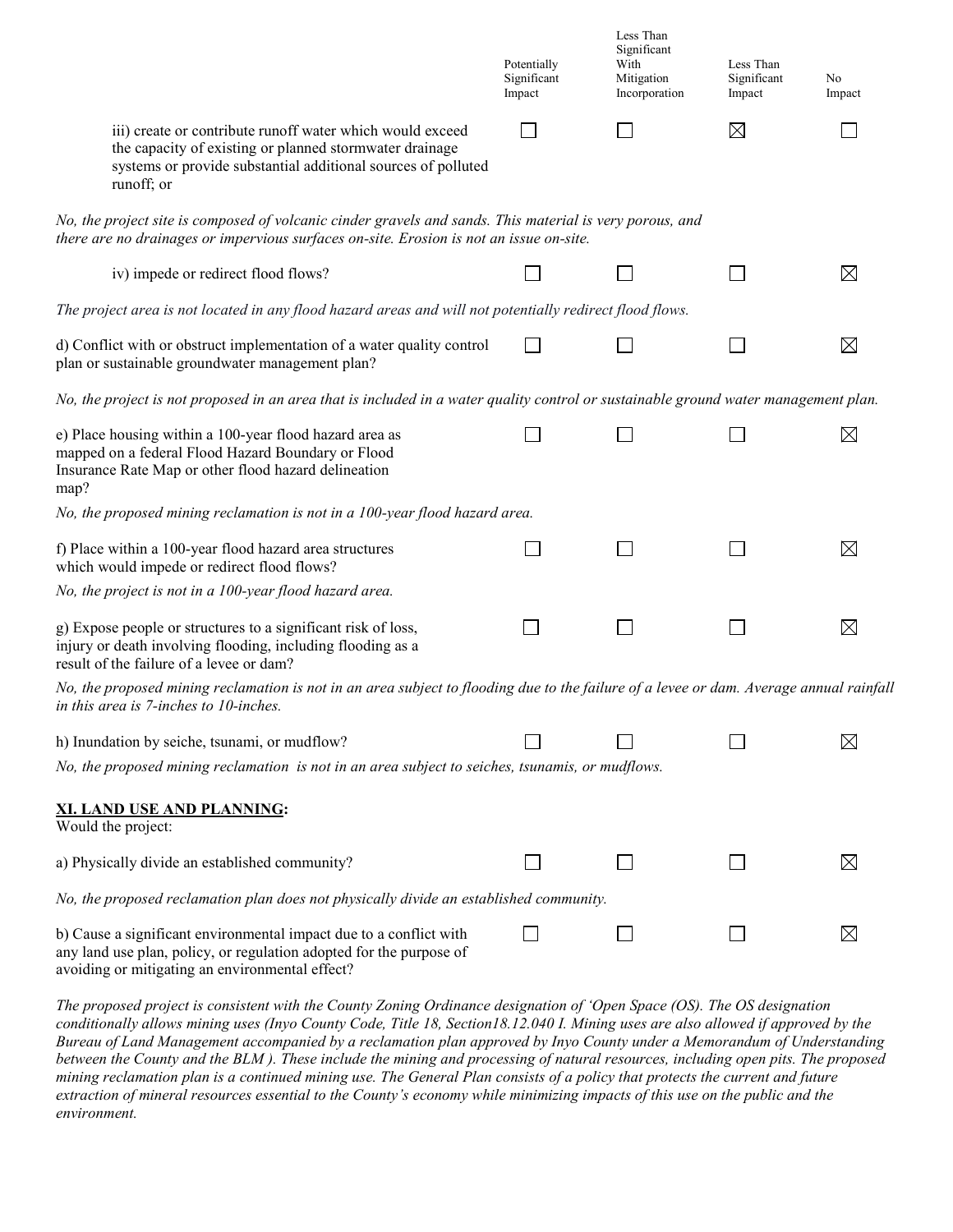|                                                                                                                                                                                                                                                                                                                                                        | Potentially<br>Significant<br>Impact | Less Than<br>Significant<br>With<br>Mitigation<br>Incorporation | Less Than<br>Significant<br>Impact | No<br>Impact |
|--------------------------------------------------------------------------------------------------------------------------------------------------------------------------------------------------------------------------------------------------------------------------------------------------------------------------------------------------------|--------------------------------------|-----------------------------------------------------------------|------------------------------------|--------------|
| c) Conflict with any applicable habitat conservation plan<br>or natural community conservation plan?                                                                                                                                                                                                                                                   |                                      |                                                                 |                                    | $\boxtimes$  |
| No, the proposed project will not conflict with any habitat conservation plan or natural community conservation plan—the project site<br>is located in a previous exploratory mining area that has been disturbed.                                                                                                                                     |                                      |                                                                 |                                    |              |
| <b>XII. MINERAL RESOURCES:</b><br>Would the project:<br>a) Result in the loss of availability of a known mineral<br>resource that would be of value to the region and the<br>residents of the state?                                                                                                                                                   |                                      |                                                                 |                                    | $\boxtimes$  |
| No, this project is the mining of a mineral; however, this mineral is in abundance in the area and mining this small deposit will not<br>deplete the mineral resource. The Inyo County General Plan encourages such mining. The impact to this resource is very small<br>considering the great quantities of it that are available within Inyo County. |                                      |                                                                 |                                    |              |
| b) Result in the loss of availability of a locally-important<br>mineral resource recovery site delineated on a local<br>general plan, specific plan, or other land use plan?                                                                                                                                                                           |                                      |                                                                 |                                    | $\boxtimes$  |
| No, the project will have no impact on the resource.                                                                                                                                                                                                                                                                                                   |                                      |                                                                 |                                    |              |
| XIII. NOISE: Would the project result in the:<br>a) Generation of a substantial temporary or permanent increase in<br>ambient noise levels in the vicinity of the project in excess of<br>standards established in the local general plan or noise ordinance,<br>or applicable standards of other agencies?                                            |                                      |                                                                 | ⊠                                  |              |
| No, the proposed reclamation plan can increase the ambient noise level in the project's vicinity; however, the proposed site is<br>secluded in the Coso Mountains range near cactus peak, and the nearest community is Olancha, approximately 20 miles away.                                                                                           |                                      |                                                                 |                                    |              |
| b) Generation of excessive groundborne vibration or groundborne<br>noise levels?                                                                                                                                                                                                                                                                       |                                      |                                                                 | $\boxtimes$                        |              |
| No, although the mining operation requires the use of heavy construction equipment the nearest comunity is approximately 20 miles<br>away.                                                                                                                                                                                                             |                                      |                                                                 |                                    |              |
| c) For a project located within the vicinity of a private airstrip or, an<br>airport land use plan or, where such a plan has not been adopted,<br>within two miles of a public airport or public use airport, would the<br>project expose people residing or working in the project area to<br>excessive noise levels?                                 |                                      |                                                                 |                                    | $\boxtimes$  |
| No, the proposed project is not located within an airport land use plan, or within 2-miles of a public airport.                                                                                                                                                                                                                                        |                                      |                                                                 |                                    |              |
| XIV. POPULATION AND HOUSING:<br>Would the project:<br>a) Induce substantial population growth in an area,<br>either directly (for example, by proposing new homes and<br>businesses) or indirectly (for example, through extension<br>of roads or other infrastructure)?                                                                               |                                      |                                                                 |                                    | $\boxtimes$  |

*No, the proposed project transitions from exploratory to active mining with an expansion. It does not include housing and is not an infrastructure improvement that would cause a population increase.*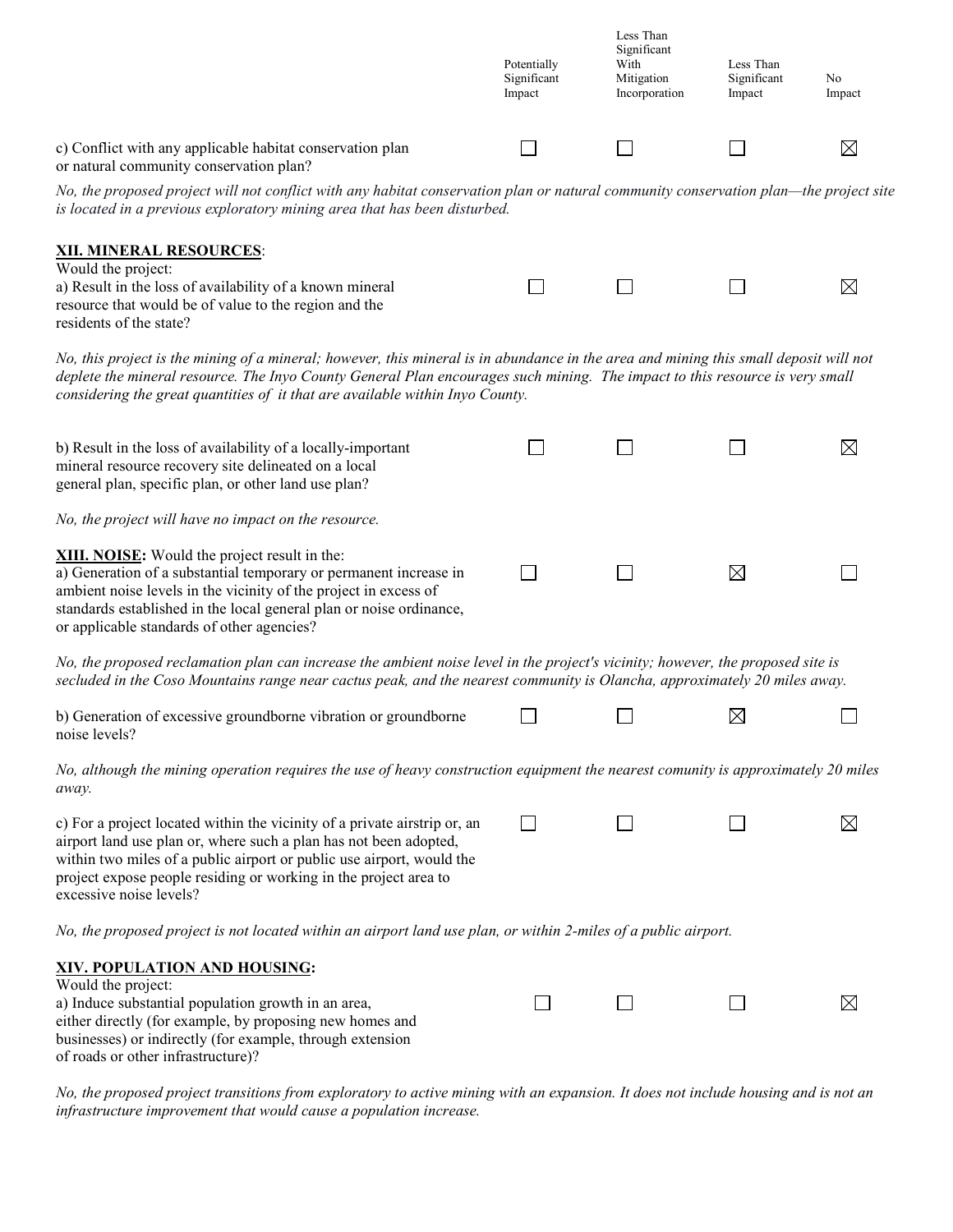|                                                                                                                         | Potentially<br>Significant<br>Impact | Less Than<br>Significant<br>With<br>Mitigation<br>Incorporation | Less Than<br>Significant<br>Impact | No<br>Impact |
|-------------------------------------------------------------------------------------------------------------------------|--------------------------------------|-----------------------------------------------------------------|------------------------------------|--------------|
| b) Displace substantial numbers of existing people or housing,<br>necessitating the construction of replacement housing |                                      |                                                                 |                                    | $\boxtimes$  |

elsewhere?

*No, the proposed project transitions from exploratory to active mining with an expansion will not result in a loss of housing units or the displacement of people.*

| XV. PUBLIC SERVICES: Would the project:<br>a) Result in substantial adverse physical impacts<br>associated with the provision of new or physically<br>altered governmental facilities, need for new or<br>physically altered governmental facilities, the<br>construction of which could cause significant<br>environmental impacts, in order to maintain acceptable<br>service ratios, response times or other performance<br>objectives for any of the public services: |  |   |             |
|---------------------------------------------------------------------------------------------------------------------------------------------------------------------------------------------------------------------------------------------------------------------------------------------------------------------------------------------------------------------------------------------------------------------------------------------------------------------------|--|---|-------------|
| Fire protection?                                                                                                                                                                                                                                                                                                                                                                                                                                                          |  | ⊠ |             |
| No, the proposed project transitions from exploratory drilling to active mining with an expansion. It will not cause high demand for<br>additional services, resulting in an overall loss in service provision.                                                                                                                                                                                                                                                           |  |   |             |
| Police protection?                                                                                                                                                                                                                                                                                                                                                                                                                                                        |  |   | $\boxtimes$ |
| No, the proposed project transitions from exploratory drilling to active mining with an expansion. It will not cause high demand for                                                                                                                                                                                                                                                                                                                                      |  |   |             |
| additional services, resulting in an overall loss in service provision.<br>Schools?                                                                                                                                                                                                                                                                                                                                                                                       |  |   | $\boxtimes$ |
| No new school service will be required because of this project.                                                                                                                                                                                                                                                                                                                                                                                                           |  |   |             |
| Parks?                                                                                                                                                                                                                                                                                                                                                                                                                                                                    |  |   | $\boxtimes$ |
| No new parks will be required because of this project.                                                                                                                                                                                                                                                                                                                                                                                                                    |  |   |             |
| Other public facilities?                                                                                                                                                                                                                                                                                                                                                                                                                                                  |  |   | $\boxtimes$ |
| No, the proposed project will not create a need for additional public services.                                                                                                                                                                                                                                                                                                                                                                                           |  |   |             |
| XVI. RECREATION: Would the project:<br>a) Increase the use of existing neighborhood and<br>regional parks or other recreational facilities<br>such that substantial physical deterioration of<br>the facility would occur or be accelerated?                                                                                                                                                                                                                              |  |   | $\boxtimes$ |
| No, the proposed project will not increase the use of existing recreational facilities. No portion of this project anticipates any change<br>in the level of service required.                                                                                                                                                                                                                                                                                            |  |   |             |
| b) Does the project include recreational facilities or<br>require the construction or expansion of recreational<br>facilities which might have an adverse physical effect on<br>the environment?                                                                                                                                                                                                                                                                          |  |   | $\bowtie$   |
| No, the proposed project does not include, nor will it cause, a need for an increase in parks or other recreational facilities that might<br>have an adverse physical effect on the environment.                                                                                                                                                                                                                                                                          |  |   |             |
| XVII. TRANSPORTATION:<br>a) Conflict with a program, plan, ordinance or policy                                                                                                                                                                                                                                                                                                                                                                                            |  |   | $\boxtimes$ |

a) Conflict with a program, plan, ordinance or policy addressing the circulation system, including transit,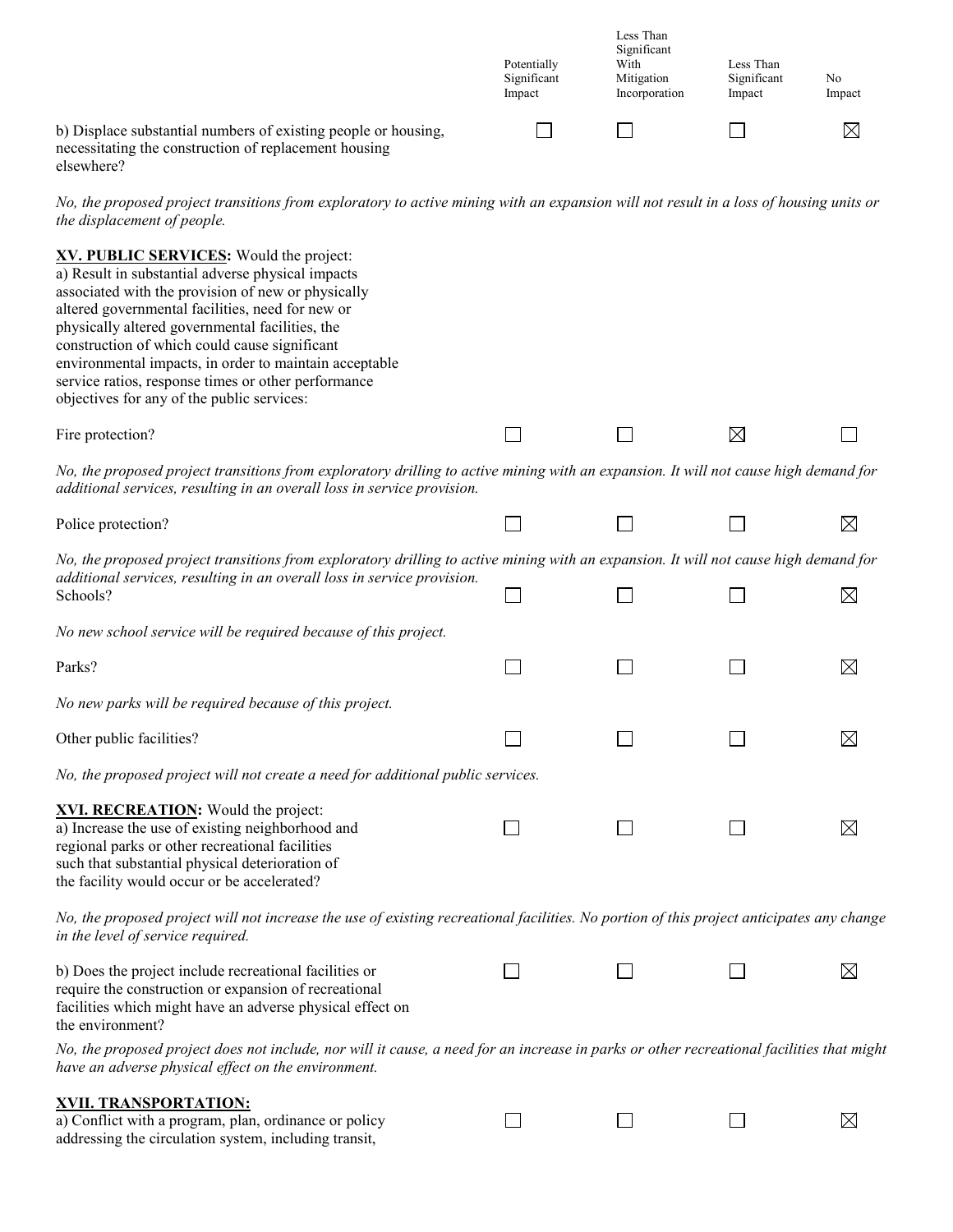|                                                                                                                                                                                                                                                                                                                                                                                                                                                                                                                                                                                                                                                                | Potentially<br>Significant<br>Impact | Less Than<br>Significant<br>With<br>Mitigation<br>Incorporation | Less Than<br>Significant<br>Impact | No<br>Impact |
|----------------------------------------------------------------------------------------------------------------------------------------------------------------------------------------------------------------------------------------------------------------------------------------------------------------------------------------------------------------------------------------------------------------------------------------------------------------------------------------------------------------------------------------------------------------------------------------------------------------------------------------------------------------|--------------------------------------|-----------------------------------------------------------------|------------------------------------|--------------|
| roadway, bicycle and pedestrian facilities?                                                                                                                                                                                                                                                                                                                                                                                                                                                                                                                                                                                                                    |                                      |                                                                 |                                    |              |
| No, the proposed project transitions from exploratory drilling to active mining with an expansion. It will have no impact on adopted<br>transportation plans, policies, or programs.                                                                                                                                                                                                                                                                                                                                                                                                                                                                           |                                      |                                                                 |                                    |              |
| b) Conflict or be inconsistent with CEQA Guidelines $\S$ 15064.3,<br>subdivision (b)?                                                                                                                                                                                                                                                                                                                                                                                                                                                                                                                                                                          |                                      |                                                                 |                                    | $\boxtimes$  |
| No, The project is consistent with CEQA Guidelines § 15064.3, subdivision (b). the applicant has stopped production of pumice and is<br>currently reclaiming the Makayla I site. Production will resume after the approval of Makayla II expansion reclamation plan, and<br>vehicle miles traveled will remain the same.                                                                                                                                                                                                                                                                                                                                       |                                      |                                                                 |                                    |              |
| c) Substantially increase hazards due to a design feature<br>(e.g., sharp curves or dangerous intersections) or<br>incompatible uses (e.g., farm equipment)?                                                                                                                                                                                                                                                                                                                                                                                                                                                                                                   |                                      |                                                                 |                                    | ⊠            |
| No, the proposed project transitions from exploratory drilling to active mining with an expansion. It will not cause a need for changes<br>to the roads in the area.                                                                                                                                                                                                                                                                                                                                                                                                                                                                                           |                                      |                                                                 |                                    |              |
| d) Result in inadequate emergency access?                                                                                                                                                                                                                                                                                                                                                                                                                                                                                                                                                                                                                      |                                      |                                                                 | $\boxtimes$                        |              |
| No, the proposed project transitions from exploratory drilling to active mining with an expansion. It will not create losses of<br>emergency access.                                                                                                                                                                                                                                                                                                                                                                                                                                                                                                           |                                      |                                                                 |                                    |              |
| XVIII. TRIBAL CULTURAL RESOURCES:<br>Would the project:<br>a) cause a substantial adverse change in the significance of a<br>tribal cultural resource, defined in Public Resources Code §<br>21074 as either a site, feature, place, cultural landscape that is<br>geographically defined in terms of the size and scope of the<br>landscape, sacred place, or object with cultural value to a<br>California Native American tribe, and that is:<br>i) Listed or eligible for listing in the California Register<br>of Historical Resources, or in a local register of historical<br>resources as defined in Public Resources Code section<br>$5020.1(k)$ , or |                                      |                                                                 |                                    | ⊠            |
| No, this project has already been reviewed under NEPA by the BLM. The proposed project does not encompass a resource eligible for<br>listing in the California Register of Historical Resources or a local register or historical resources as defined in Public Resource                                                                                                                                                                                                                                                                                                                                                                                      |                                      |                                                                 |                                    |              |

*listing in the California Register of Historical Resources or a local register or historical resources as defined in Public Resource Code section 5020.1(k). If any archaeological or cultural resources are discovered on the site, work shall stop and Inyo County staff shall be immediately notified per Chapter 9.52, Disturbance of Archaeological, Paleontological and Historical Features of the Inyo County Code.* 

| ii) A resource determined by the lead agency, in its          |  |  |
|---------------------------------------------------------------|--|--|
| discretion and supported by substantial evidence, to          |  |  |
| be significant pursuant to criteria set forth in subdivision  |  |  |
| (c) of Public Resources Code $\S$ 5024.1. In applying the     |  |  |
| criteria set forth in subdivision (c) of Public Resource Code |  |  |
| § 5024.1, the lead agency shall consider the significance of  |  |  |
| the resource to a California Native American tribe.           |  |  |

*No, the proposed project transitions from exploratory drilling to active mining with an expansion does not encompass a resource determined by the lead agency to be significant pursuant to criteria set forth in subdivision (c) of the Public Resource Code section 5024.1. The project description was also sent to Tribes requesting AB52 notification. No requests for additional information have been received from the Tribes. If cultural resources are discovered in the project area, work will be stopped and a local Tribal representative will be consulted with to determine the significance of the finding and the proper handling of the resource will be required.*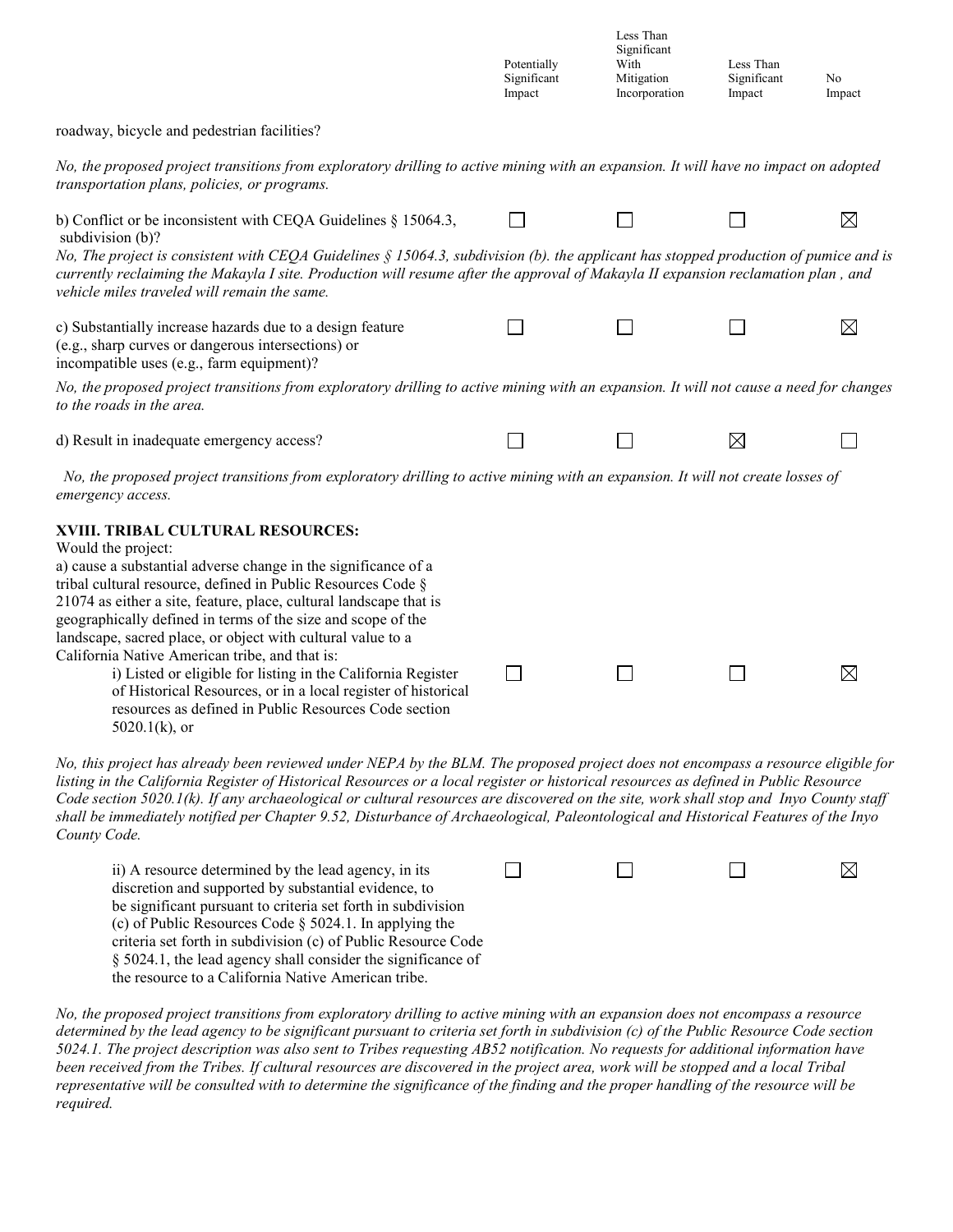|                                                                                                                                                                                                                                                                                                                                                                                          | Potentially<br>Significant<br>Impact | Less Than<br>Significant<br>With<br>Mitigation<br>Incorporation | Less Than<br>Significant<br>Impact | No<br>Impact |
|------------------------------------------------------------------------------------------------------------------------------------------------------------------------------------------------------------------------------------------------------------------------------------------------------------------------------------------------------------------------------------------|--------------------------------------|-----------------------------------------------------------------|------------------------------------|--------------|
| XIX UTILITIES AND SERVICE SYSTEMS:<br>Would the project:<br>a) Require or result in the relocation or construction of new or<br>expanded water, wastewater treatment or storm water<br>drainage, electric power, natural gas, or telecommunications<br>facilities, the construction or relocation of which could cause<br>significant environmental effects?                             |                                      |                                                                 |                                    | $\boxtimes$  |
| No, the proposed project will not result in the construction of new or expanded utility or service systems. The proposed project does<br>not require electricity or waste facilities. All stormwater received at this site will be contained on-site or diverted into existing<br>drainage channels and will not require new or an expansion of existing stormwater drainage facilities. |                                      |                                                                 |                                    |              |
| b) Have sufficient water supplies available to serve the project<br>and reasonably foreseeable future development during normal,<br>dry and multiple dry years?                                                                                                                                                                                                                          |                                      |                                                                 |                                    | $\boxtimes$  |
| Yes, the proposed project transitions from exploratory drilling to active mining with an expansion. The mining operations will move to<br>the new Makayla II site upon approval and closure of the Makayla I site. The water use on-site minimizes dust generation and will<br>remain the same. The water supply is from an existing off-site well.                                      |                                      |                                                                 |                                    |              |
| c) Result in a determination by the waste water treatment provider,<br>which serves or may serve the project that it has adequate capacity<br>to serve the project's projected demand in addition to the provider's<br>existing commitments?                                                                                                                                             |                                      |                                                                 |                                    | $\boxtimes$  |
| No, the proposed project will not be serviced by a wastewater treatment facility.                                                                                                                                                                                                                                                                                                        |                                      |                                                                 |                                    |              |
| d) Generate solid waste in excess of state or local standards, or in<br>excess of the capacity of local infrastructure, or otherwise impair<br>the attainment of solid waste reduction goals?                                                                                                                                                                                            |                                      |                                                                 |                                    | $\boxtimes$  |
| No, the project is served by a county landfill that has the capacity to accommodate the project's solid waste disposal needs. All refuse<br>is disposed into approved trash bins and removed by a commercial garbage hauler.                                                                                                                                                             |                                      |                                                                 |                                    |              |
| e) Comply with federal, state, and local management and reduction<br>statutes and regulations related to solid waste?                                                                                                                                                                                                                                                                    |                                      |                                                                 |                                    | $\boxtimes$  |
| Yes, the applicant will be required to comply with federal, state and local statues and regulations related to solid waste.                                                                                                                                                                                                                                                              |                                      |                                                                 |                                    |              |
| XX. WILDFIRE:                                                                                                                                                                                                                                                                                                                                                                            |                                      |                                                                 |                                    |              |
| Would the project:<br>a) Substantially impair an adopted emergency response plan or<br>emergency evacuation plan?                                                                                                                                                                                                                                                                        |                                      |                                                                 |                                    | $\boxtimes$  |
| No, the project will not interfere with the implementation of an adopted emergency plan.                                                                                                                                                                                                                                                                                                 |                                      |                                                                 |                                    |              |
| b) Due to slope, prevailing winds, and other factors, exacerbate<br>wildfire risks, and thereby expose project occupants to<br>pollutant concentrations from a wildfire or the uncontrolled<br>spread of a wildfire?                                                                                                                                                                     |                                      |                                                                 |                                    | $\boxtimes$  |
| No, the project site is comprised of pumice, gravel, and sand. The site's vegetation will remain sparse until the completion of mining<br>occurs, and final slope, seed distribution has been accomplished to reduce the risk of wildfire.                                                                                                                                               |                                      |                                                                 |                                    |              |
| c) Require the installation or maintenance of associated infrastructure<br>(such as roads, fuel breaks, emergency water sources, power lines or                                                                                                                                                                                                                                          |                                      |                                                                 |                                    | $\boxtimes$  |

other utilities) that may exacerbate fire risk or that may result in